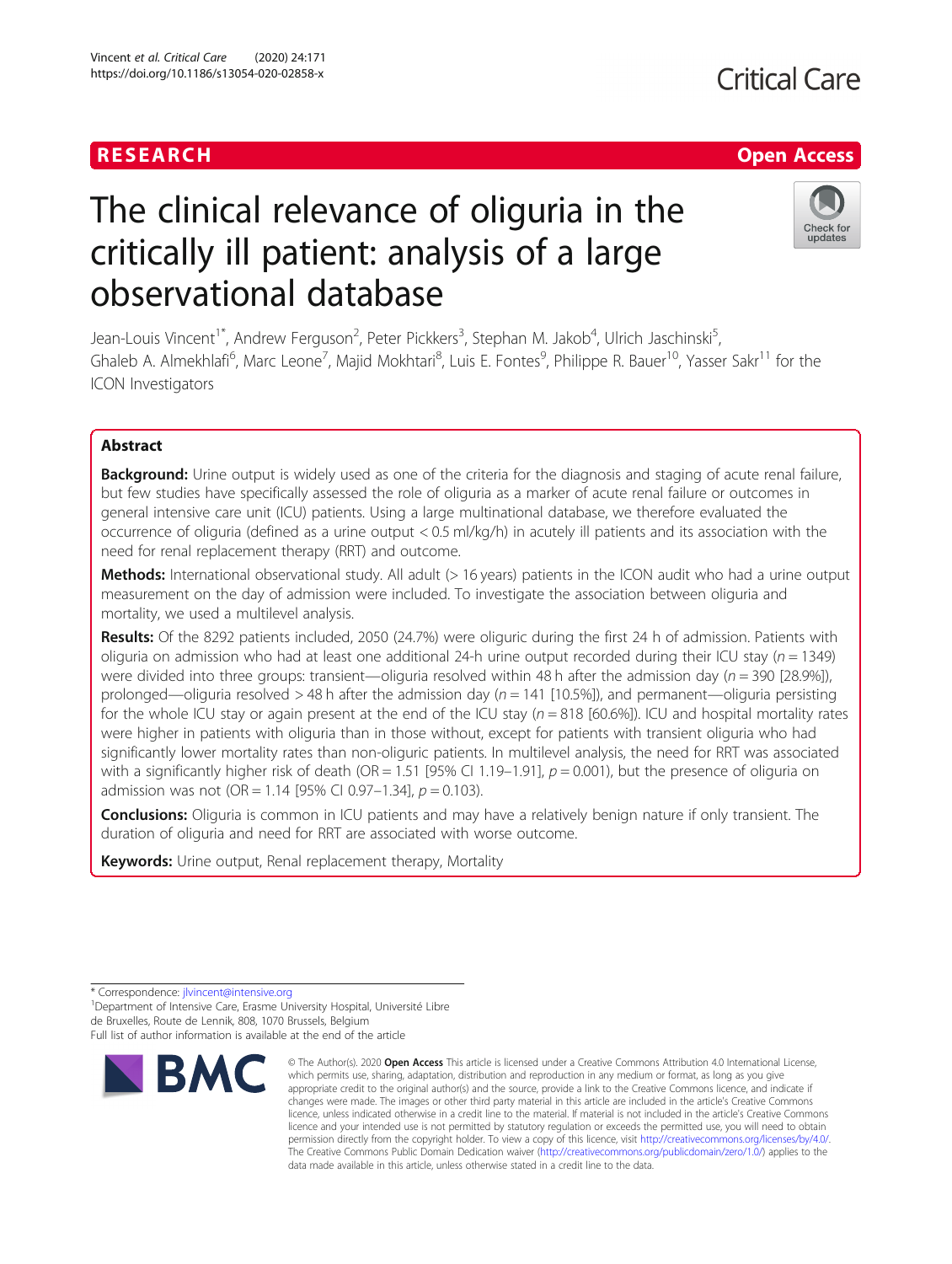# Introduction

Regardless of the exact criteria used to define it, oliguria is often observed in critically ill patients, and yet there are many questions regarding its clinical relevance and impact on outcomes. Reduced urine output can be a physiological response or a reflection of altered tissue perfusion or renal dysfunction  $[1-3]$  $[1-3]$  $[1-3]$  $[1-3]$ .

Although urine output is now widely used as one of the criteria for the diagnosis and staging of acute renal failure [\[4](#page-12-0)–[7\]](#page-13-0), there are relatively few studies that have specifically assessed urine output or oliguria as a marker of acute renal failure or outcomes in general populations of intensive care unit (ICU) patients  $[2, 8, 9]$  $[2, 8, 9]$  $[2, 8, 9]$  $[2, 8, 9]$  $[2, 8, 9]$  $[2, 8, 9]$ . The clinical importance of oliguria likely depends on its duration. For example, a 1-h period of oliguria during an emergency admission is less important than if the symptom persists for longer periods, when it is more likely to reflect impaired renal function [[10,](#page-13-0) [11\]](#page-13-0).

To provide some global insight into the impact of oliguria and its persistence on outcomes in general ICU patients, we reviewed the large, international Intensive Care over Nations (ICON) database to evaluate the occurrence of oliguria and its association with the need for renal replacement therapy (RRT) and mortality.

# Patients and methods

This study is a substudy of the ICON audit [\[12](#page-13-0)]. All adult (> 16 years) patients admitted to a participating ICU (see the list in the "Acknowledgements") between May 8 and May 18, 2012, were included in the audit, except those who stayed in the ICU for < 24 h for routine postoperative surveillance. Participation was voluntary, with no financial incentive. Ethics committee approval was obtained by the participating institutions according to local ethical regulations.

Data were collected daily for a maximum of 28 days in the ICU and entered using electronic case report forms via a secured internet-based website. Survival data were collected at the time of ICU and hospital discharge, or at 60 days, whichever occurred first. Detailed instructions and definitions were available through a secured website for all participants before starting data collection and throughout the study period. Any additional queries were answered on a per case basis. Validity checks were made at the time of electronic data entry, including plausibility checks within each variable and between variables. Data were further reviewed by the coordinating center for completeness and plausibility, and any doubts clarified with the participating center. There was no onsite monitoring.

Data collection on admission included demographic data and comorbidities. Clinical and laboratory data for the SAPS II score [[13\]](#page-13-0) were reported as the worst values within the first 24 h after admission. A daily evaluation of organ function was performed according to the Sequential Organ Failure Assessment (SOFA) score [\[5](#page-12-0)]; organ failure was defined as a SOFA subscore > 2 for the organ in question. ICU interventions, including RRT and mechanical ventilation, were recorded daily.

Clinical and microbiologically proven infections were reported daily as well as antimicrobial therapy. Infection was defined according to the criteria of the International Sepsis Forum [\[14](#page-13-0)]. Sepsis was defined as the presence of infection with associated organ failure [[15](#page-13-0)]. Septic shock was defined as sepsis associated with cardiovascular failure requiring vasopressor support (SOFA cardiovascular score  $\geq$  3). The presence of a decision to withhold/withdraw a life-sustaining measure at any time during the ICU stay was also recorded.

On the case report form, investigators recorded urine output in milliliters as a total for each 24-h period. On the day of admission, urine output data were recorded for the period from the time of admission till the start of the next ICU day. For the purposes of this study, oliguria was defined as a calculated urine output < 0.5 ml/kg/h averaged over a 24-h period [\[2](#page-12-0)]. To calculate the urine output for the 24-h admission day period, if full urine output data for the first 24 h of admission were recorded, these data were used for the determination of oliguria "on admission." If data were provided for only  $X$  hours on the day of admission (because, for example, the patient was admitted at 10 pm and 24-h urine measurement started at midnight so only 2-h urine output were noted), the estimation of urine output on admission was averaged from the data for the  $X$  hours and the data from the first full day on the ICU (2nd day 24-h urine output/24 ×  $[24 - X]$ ). If no data were recorded for the admission day, we were unable to estimate an admission urine output and the patient was not included. The methods of measuring urine output or of assessing body weight were not recorded. Patients with comorbid chronic renal failure were excluded.

For analysis of evolution during the ICU stay, we included only patients who had a urine output recorded on the day of admission and at least one other 24-h urine output value, and separated them into three groups:

- Transient oliguria—oliguria resolved within 48 h after the 24-h admission day
- Prolonged oliguria—oliguria resolved more than 48 h after the 24-h admission day and not present at the end of the ICU stay
- Permanent oliguria—oliguria present on the day of admission and persisting for the whole ICU stay or again present at the end of the ICU stay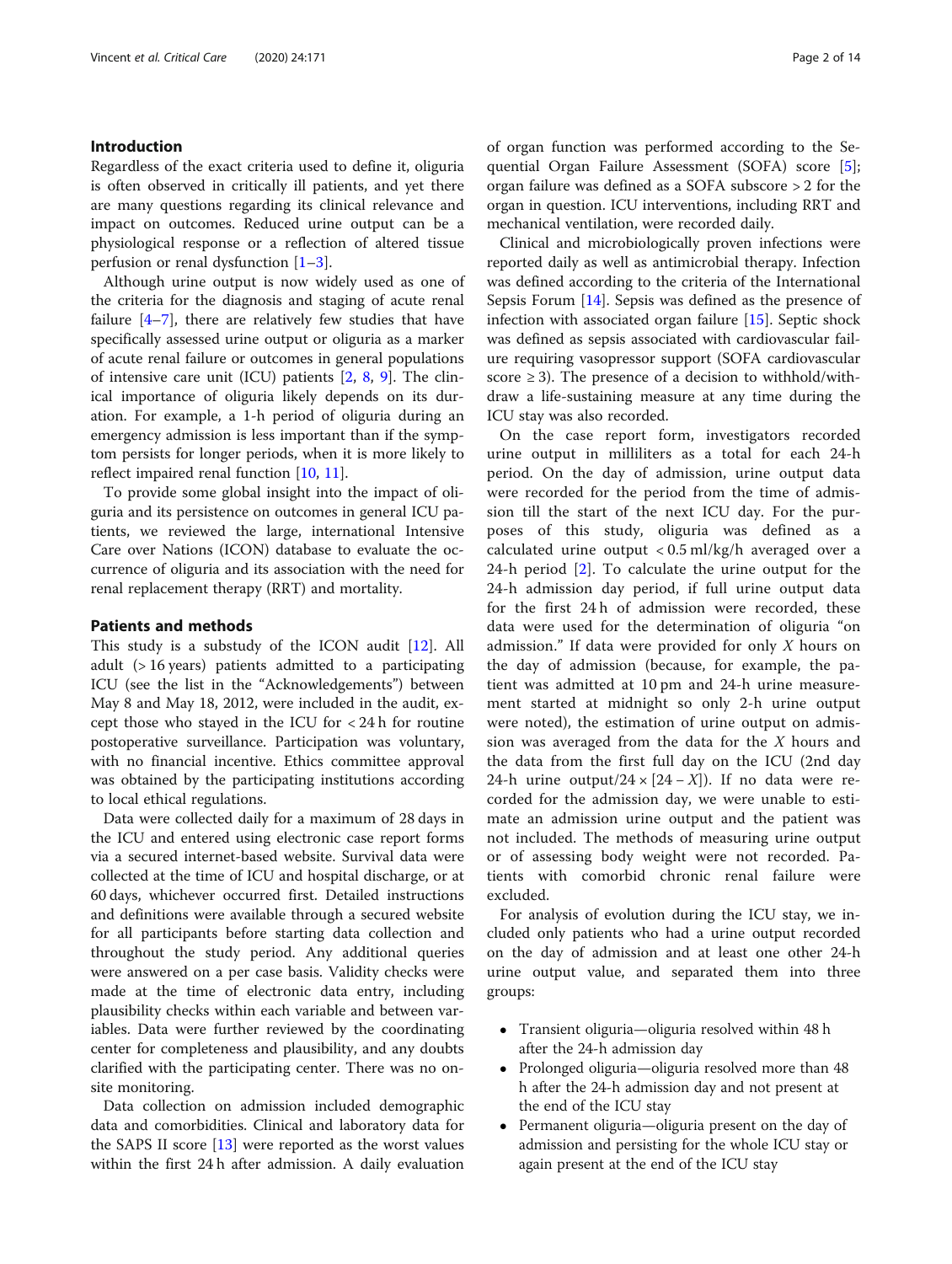#### Statistical analysis

Data are shown as means with standard deviation (SD) or 95% confidence intervals (CI), medians and interquartile ranges (IQR), numbers, and percentages. For the descriptive statistics, only available data were used so missing data were subtracted from the denominator when calculating percentages. Differences between groups in distribution of variables were assessed using the analysis of variance (ANOVA), Kruskal-Wallis test, Student's t test, Mann-Whitney test, chi-square test, or Fisher's exact test as appropriate.

Individual countries were classified into three income groups according to the 2011 gross national income (GNI) per capita, calculated using the World Bank Atlas method  $[16]$  $[16]$ : GNI < \$4035 = low and lower middle income, GNI \$4036–12,475 = upper middle income, and  $GNI > $12,476 = high income.$ 

To investigate the association between oliguria on admission and mortality, we used a three-level technique with the structure of an individual patient (level 1) admitted to a specific hospital (level 2) within a particular country (level 3). So patients were nested within hospitals within countries. The model includes hospital and country units as random effects to express the concept that patients from the same country and treated in the same hospital share a common environment. The dependency between patients in a hospital within a country is captured through the use of random intercepts. The explanatory variables considered in the model were:

- Individual-level factors: age, sex, SAPS II score, type of admission, source of admission, highest concentration of creatinine, daily fluid balance, mechanical ventilation or RRT at any time during the ICU stay, fluid balance, presence of recorded end-of-life decision, comorbidities, severity of sepsis during the ICU stay, oliguria on admission
- Hospital-level factors: type of hospital, ICU specialty, total number of ICU patients in the previous year, number of staffed ICU beds
- Country-level factors: GNI

Collinearity between variables was checked by inspection of the correlation between them, by looking at the correlation matrix of the estimated parameters, and by looking at the change in parameter estimates and at their estimated standard errors [\[17](#page-13-0)]. Q-Q plots were drawn to check for normality in the residuals. The results of fixed effects (measures of association) are given as odds ratios (OR) with their 95% CI. Random effects (measures of variation) measures included the variance (var) and its standard error (se). The restricted maximum likelihood (REML) procedure, which gives unbiased estimates of the model parameters, was used. The Wald test was used to assess

the significance of included covariates. The percentage of cases correctly classified and the area under the receiver operating characteristic curve (AUC) are given to quantify the discriminating power of the model. Missing cases for the included variables were analyzed using the missingvalue indicator method.

Data were analyzed using IBM® SPSS® Statistics software, version 26 for Windows and R software, version 3.6.1 (CRAN project). All reported  $p$  values are twosided, and a  $p$  value < 0.05 was considered to indicate statistical significance.

## Results

Of the 10,069 patients included in the ICON audit, 9148 had urine output data on the day of admission; 856 had comorbid chronic renal failure and were excluded, leaving 8292 patients for analysis (Fig. [1](#page-3-0)).

### Patients with oliguria on admission

A total of 2050 (24.7%) patients had oliguria on the 24-h admission period, with a median urine output of 0.3 [IQR 0.1–0.4] ml/kg/h compared to 1.1 [IQR 0.8–1.6] ml/kg/h in patients who were not oliguric on admission  $(p < 0.001)$  $(p < 0.001)$  (Table 1). Patients with oliguria on admission were older and more severely ill than those without, and a higher proportion had a medical diagnosis and comorbid heart failure, liver cirrhosis, and human immunodeficiency virus (HIV) infection (Table [1](#page-4-0)). They were more likely to have sepsis (24.5% vs 16.7%,  $p < 0.001$ ) and to have all forms of organ failure, except hepatic (Table [1](#page-4-0)). Vasopressor use was higher in patients with oliguria at admission than in those without (36.9% vs 26.8%,  $p < 0.001$ ).

ICU (26.8% vs 11.5%,  $p < 0.001$ ) and hospital (34.5%) vs 16.7%,  $p < 0.001$ ) mortality rates were more than twice as high in patients with oliguria on admission than in those without (Table [1\)](#page-4-0). End-of-life decisions were more common in oliguric patients than in the other patients (Table [2](#page-5-0)).

RRT was needed at some point during the ICU stay in 442 (21.6%) of the patients with and in 407 (6.5%) of the patients without oliguria on admission ( $p < 0.001$ ) (Table [2\)](#page-5-0). Multilevel analysis revealed that the need for RRT was associated with a statistically significant increased risk of death (OR = 1.51 [95% CI 1.19–1.91],  $p =$ 0.001), but the presence of oliguria on admission was not (OR = 1.14 [95% CI 0.97–1.[3](#page-6-0)4],  $p = 0.103$ ) (Table 3). After controlling for patient and hospital factors and GNI, there was significant between-hospital (var  $= 0.5$ ) [se = 0.09],  $p < 0.001$ ) and between-country (var = 0.23 [se = 0.08],  $p = 0.004$ ) variation in risks of in-hospital death (Table [3\)](#page-6-0), indicating that the occurrence of inhospital death was influenced by both hospital- and country-related factors.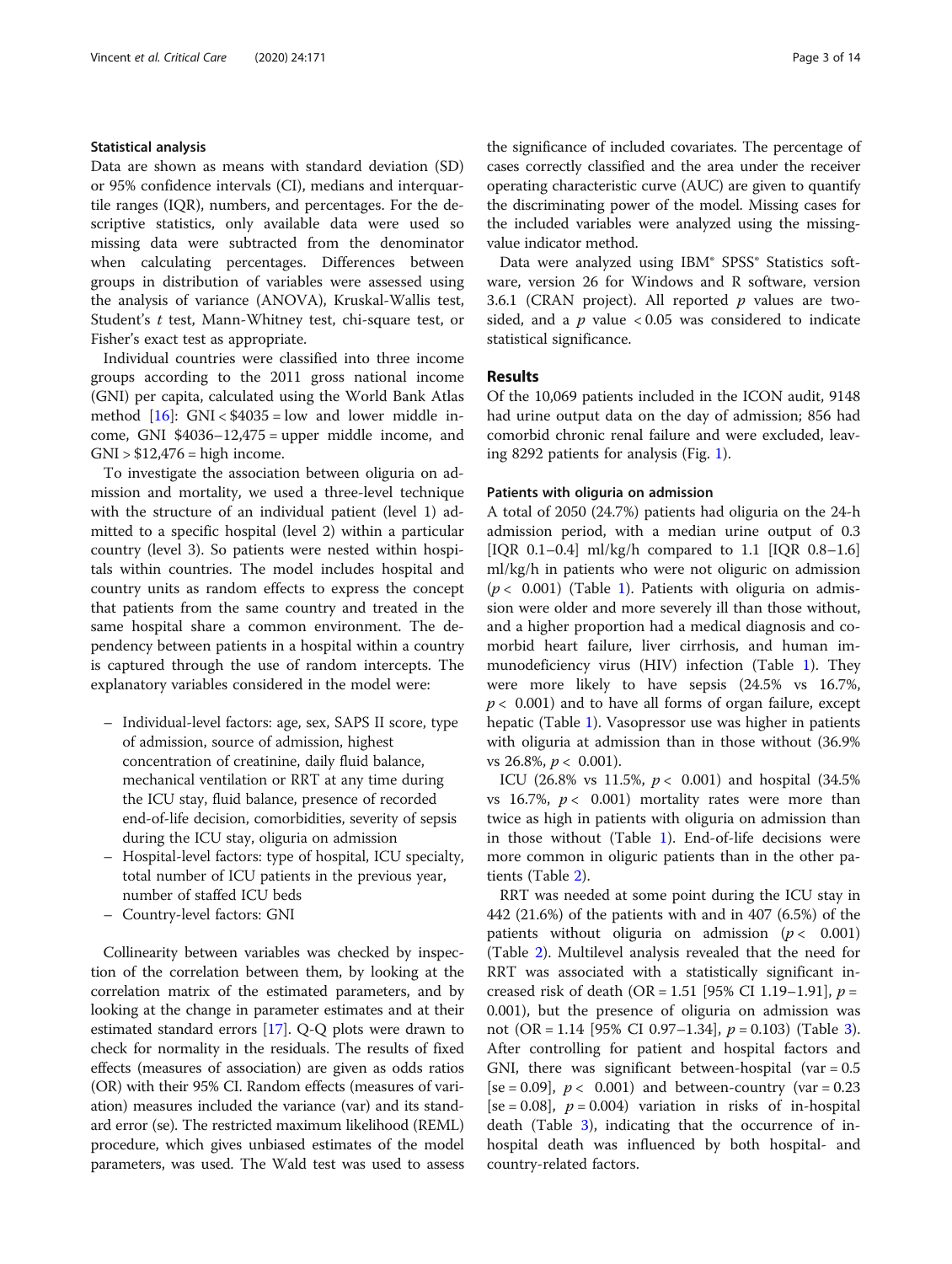<span id="page-3-0"></span>

# Persistence of oliguria during ICU stay

A total of 1349 patients had at least one additional urine output measurement recorded during their ICU stay. Oliguria was transient in 390 (28.9%) of these patients, prolonged in 141 (10.5%), and permanent in 818 (60.6%) (Table [4\)](#page-7-0). ICU mortality was 7.1% when oliguria was transient, significantly lower than in the patients without oliguria (11.5%,  $p = 0.037$ ); rates were 10.9% when oliguria was prolonged and 28.9% when permanent (Table [4](#page-7-0)).

RRT was used in the ICU in 48 (12.3%), 63 (44.7%), and 273 (33.4%) patients with transient, prolonged, and permanent oliguria, respectively; 102 (19%) patients with permanent oliguria died in the ICU without receiving RRT. RRT was started within 24 h in 72.4% of patients with oliguria (75.0% vs 73.0% vs 71.8% in patients with transient, prolonged, and permanent oliguria, respectively). Among patients receiving RRT, ICU mortality was higher in non-oliguric patients than in those with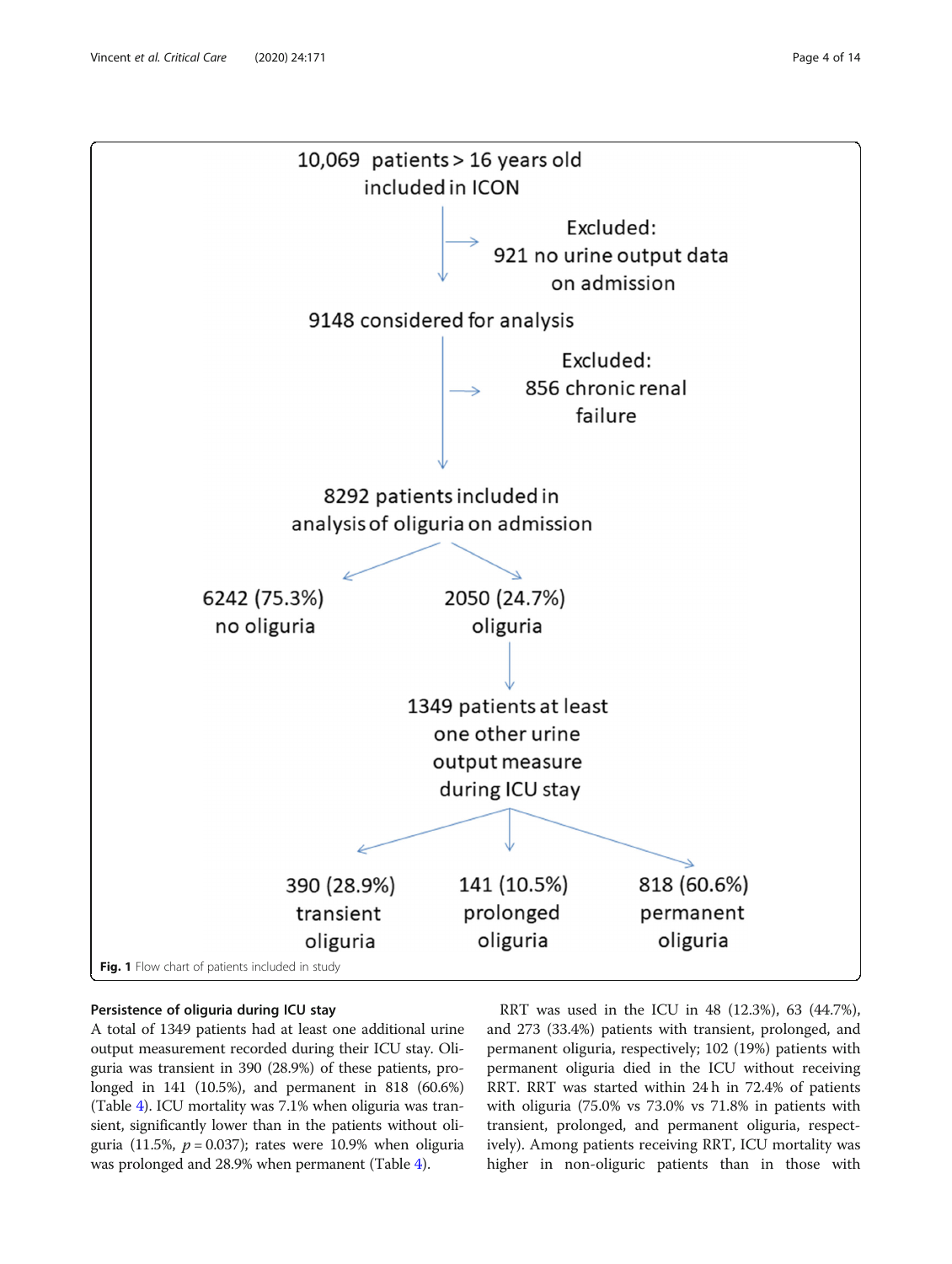# <span id="page-4-0"></span>Table 1 Characteristics of the study cohort on admission to the ICU stratified according to whether or not oliguria was present

|                                                        | All patients<br>$n = 8292$ | Oliguria at admission   |                         | $p$ value |
|--------------------------------------------------------|----------------------------|-------------------------|-------------------------|-----------|
|                                                        |                            | No<br>$n = 6242(75.3%)$ | Yes<br>$n = 2050(24.7)$ |           |
| Urine output (ml/kg/h) median [IQR]                    | $0.9$ [0.5-1.4]            | $1.1$ [0.8-1.6]         | $0.3$ [0.1-0.4]         | < 0.001   |
| Age, years, mean $\pm$ SD                              | $59.2 \pm 18.2$            | $58.1 \pm 18.3$         | $62.5 \pm 17.4$         | < 0.001   |
| Male, n (%)                                            | 4928 (60.0)                | 3724 (60.2)             | 1204 (59.4)             | 0.55      |
| Severity scores, mean $\pm$ SD                         |                            |                         |                         |           |
| SAPS II score                                          | $40.8 \pm 17.5$            | $37.9 \pm 15.1$         | $49.8 \pm 20.8$         | < 0.001   |
| SOFA score at admission                                | $6.2 \pm 4.2$              | $5.7 \pm 3.8$           | $7.6 \pm 5.0$           | < 0.001   |
| SOFA score at admission (without renal subscore)       | $5.3 \pm 3.7$              | $5.1 \pm 3.5$           | $5.8 \pm 4.2$           | < 0.001   |
| Type of admission, n (%)                               |                            |                         |                         |           |
| Surgical (non-trauma)                                  | 2939 (37.2)                | 2374 (39.9)             | 565 (29.2)              | < 0.001   |
| Medical                                                | 4335 (54.9)                | 3063 (51.4)             | 1272 (65.7)             |           |
| Trauma                                                 | 569 (7.2)                  | 478 (8.0)               | 91(4.7)                 |           |
| Other                                                  | 48 (.6)                    | 40 $(7)$                | 8(.4)                   |           |
| Source of admission, n (%)                             |                            |                         |                         |           |
| Other hospital                                         | 825 (9.9)                  | 625 (10.0)              | 200 (9.8)               | < 0.01    |
| ER/ambulance                                           | 3151 (38.0)                | 2336 (37.4)             | 815 (39.8)              |           |
| OR/recovery room                                       | 1569 (18.9)                | 1304 (20.9)             | 265 (12.9)              |           |
| Hospital floor                                         | 2117 (25.5)                | 1529 (24.5)             | 588 (28.7)              |           |
| Other                                                  | 630 (7.6)                  | 448 (7.2)               | 182 (8.9)               |           |
| Comorbidities, n (%)                                   |                            |                         |                         |           |
| COPD                                                   | 1012 (12.2)                | 737 (11.8)              | 275 (13.4)              | 0.06      |
| Cancer                                                 | 891 (10.7)                 | 684 (11.0)              | 207 (10.1)              | 0.29      |
| Metastatic cancer                                      | 288 (3.5)                  | 205(3.3)                | 83 (4.0)                | 0.11      |
| Hematologic cancer                                     | 178 (2.1)                  | 126 (2.0)               | 52(2.5)                 | 0.16      |
| Insulin                                                | 682 (8.2)                  | 496 (7.9)               | 186 (9.1)               | 0.12      |
| Heart failure, NYHA III/IV                             | 648 (7.8)                  | 445 (7.1)               | 203 (9.9)               | < 0.001   |
| HIV infection                                          | 56 (.7)                    | 33(.5)                  | 23(1.1)                 | < 0.01    |
| Cirrhosis                                              | 283 (3.4)                  | 188 (3.0)               | 95 (4.6)                | < 0.001   |
| Immunosuppression                                      | 259 (3.1)                  | 184 (2.9)               | 75 (3.7)                | 0.11      |
| Steroid therapy                                        | 273 (3.3)                  | 208 (3.3)               | 65 (3.2)                | 0.78      |
| Chemotherapy                                           | 239 (2.9)                  | 181 (2.9)               | 58 (2.8)                | 0.94      |
| Organ support, n (%)                                   |                            |                         |                         |           |
| Mechanical ventilation                                 | 4227 (51.0)                | 3184 (51.0)             | 1043 (50.9)             | 0.92      |
| Renal replacement therapy                              | 321 (3.9)                  | 97(1.6)                 | 224 (10.9)              | < 0.001   |
| Vasopressor use                                        | 2429 (29.3)                | 1672 (26.8)             | 757 (36.9)              | < 0.001   |
| Type of organ failure, n (%) (alone or in combination) |                            |                         |                         |           |
| Respiratory                                            | 1867 (22.5)                | 1334 (21.4)             | 533 (26.0)              | < 0.001   |
| Coagulation                                            | 530 (6.4)                  | 345 (5.5)               | 185 (9.0)               | < 0.001   |
| Hepatic                                                | 885 (10.7)                 | 658 (10.5)              | 227 (11.1)              | 0.51      |
| CNS                                                    | 1972 (23.8)                | 1435 (23.0)             | 537 (26.2)              | < 0.01    |
| Renal                                                  | 1341 (16.2)                | 524 (8.4)               | 817 (39.9)              | < 0.001   |
| Cardiovascular                                         | 2296 (27.7)                | 1580 (25.3)             | 716 (34.9)              | < 0.001   |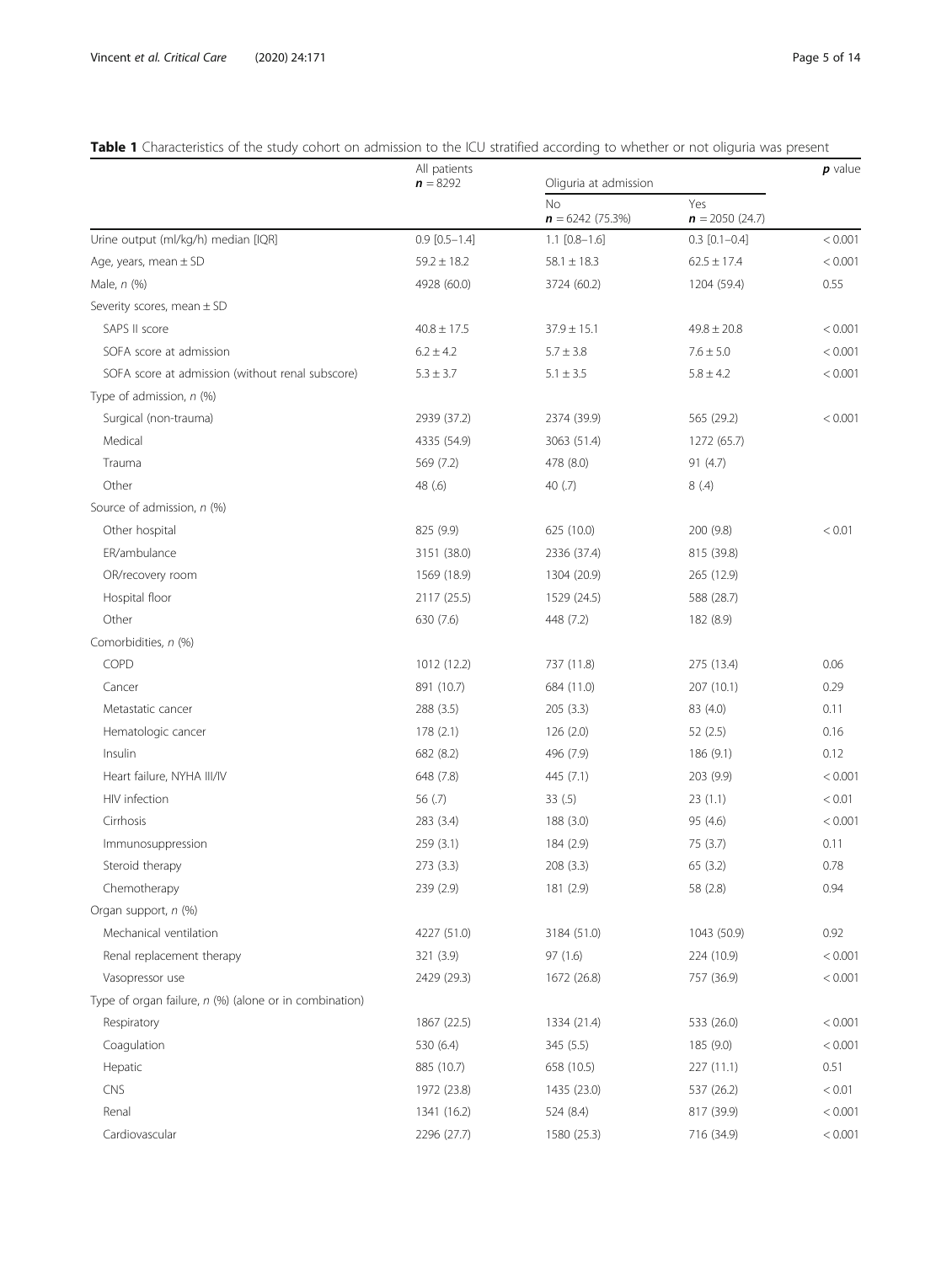<span id="page-5-0"></span>

|             | Table 1 Characteristics of the study cohort on admission to the ICU stratified according to whether or not oliguria was present |  |  |  |  |  |  |
|-------------|---------------------------------------------------------------------------------------------------------------------------------|--|--|--|--|--|--|
| (Continued) |                                                                                                                                 |  |  |  |  |  |  |

|                                 | All patients        |                                |                         | $p$ value |
|---------------------------------|---------------------|--------------------------------|-------------------------|-----------|
|                                 | $n = 8292$          | Oliguria at admission          |                         |           |
|                                 |                     | <b>No</b><br>$n = 6242(75.3%)$ | Yes<br>$n = 2050(24.7)$ |           |
| Number of organ failures, n (%) |                     |                                |                         |           |
| None                            | 1771 (21.4)         | 1489 (23.9)                    | 282 (13.8)              | < 0.001   |
| 1 organ                         | 2344 (28.3)         | 1805 (28.9)                    | 539 (26.3)              |           |
| 2 organs                        | 1693 (20.4)         | 1302 (20.9)                    | 391 (19.1)              |           |
| 3 organs                        | 1231 (14.8)         | 883 (14.1)                     | 348 (17.0)              |           |
| $>$ 3 organs                    | 1253 (15.1)         | 763 (12.2)                     | 490 (23.9)              |           |
| Sepsis, n (%)                   | 1543 (18.6)         | 1041 (16.7)                    | 502 (24.5)              | < 0.001   |
| ICU stay, median [IQR]          | $3.0$ $[2.0 - 6.0]$ | $3.0$ $[2.0 - 6.0]$            | $3.0$ [1.0-7.0]         | < 0.001   |
| In survivors                    | $3.0$ [1.0-6.0]     | $3.0$ [1.0-6.0]                | $3.0$ $[0.0 - 7.0]$     | 0.046     |
| In non-survivors                | $3.0 [0.0 - 8.0]$   | $5.0$ [1.0-10.0]               | $2.0$ [0.0-6.0]         | < 0.001   |
| Hospital stay, median [IQR]     | 10.0 [5.0-20.0]     | 10.0 [6.0-20.0]                | 8.0 [2.0-18.0]          | < 0.001   |
| In survivors                    | 11.0 [2.0-21.0]     | 11.0 [2.0-21.0]                | 11.0 [1.0-22.0]         | 0.075     |
| In non-survivors                | 5.0 [0.0-14.0]      | $7.0$ [1.0-15.0]               | 3.0 [0.0-10.0]          | < 0.001   |
| ICU mortality, $n$ (%)          | 1234 (15.2)         | 700 (11.5)                     | 534 (26.8)              | < 0.001   |
| Hospital mortality, n (%)       | 1649 (21.1)         | 983 (16.7)                     | 666 (34.5)              | < 0.001   |

SD standard deviation, SAPS II Simplified Acute Physiology Score II, SOFA Sequential Organ Failure Assessment, ER emergency room, OR operating room, COPD chronic obstructive pulmonary disease, NYHA New York Heart Association, HIV human immunodeficiency virus, CNS central nervous system, ICU intensive care unit, IQR interquartile range. Percentages are calculated after excluding missing data

transient or prolonged oliguria but lower than in those with permanent oliguria (Table [4\)](#page-7-0). The maximum serum creatinine concentration was higher in patients with prolonged and permanent oliguria than in those with transient oliguria (Table [4](#page-7-0)). The mean daily fluid balance during the ICU stay was significantly higher in patients with permanent oliguria than in those with transient or prolonged oliguria (Table [4\)](#page-7-0).

# **Discussion**

The present study in a large cohort of ICU patients with urine outputs measured on admission and during the

| Table 2 Interventions and occurrence of sepsis during the ICU stay |  |  |  |
|--------------------------------------------------------------------|--|--|--|
|--------------------------------------------------------------------|--|--|--|

|                                                              | All patients          | Oliguria                       |                                    |         |  |
|--------------------------------------------------------------|-----------------------|--------------------------------|------------------------------------|---------|--|
|                                                              | $n = 8292$            | <b>No</b><br>$n = 6242(75.3%)$ | Yes<br>$\mathbf{n} = 2050$ (24.7%) | value   |  |
| Creatinine, highest concentration (mg/dl), median [IQR]      | $1.0$ $[0.8 - 1.5]$   | $0.9$ $[0.7-1.3]$              | $1.3$ $[0.9 - 2.4]$                | < 0.001 |  |
| Daily fluid balance <sup>a</sup> , ml, median [IQR]          | $81.0$ [-504.1-730.4] | $3.3$ [-612-605.7]             | $356.3$ [-153.2-1116.7]            | < 0.001 |  |
| Mechanical ventilation, n (%)                                | 4769 (57.5)           | 3579 (57.3)                    | 1190 (58.0)                        | 0.59    |  |
| RRT, $n$ $(\%)$                                              | 849 (10.2)            | 407(6.5)                       | 442 (21.6)                         | < 0.001 |  |
| Hemofiltration, n (%)                                        | 590 (7.1)             | 268 (4.3)                      | 322 (15.7)                         | < 0.001 |  |
| Hemodialysis, n (%)                                          | 551 (6.6)             | 266(4.3)                       | 285 (13.9)                         | < 0.001 |  |
| Sepsis severity, n (%)                                       |                       |                                |                                    |         |  |
| No sepsis                                                    | 5718 (69)             | 4403 (70.5)                    | 1315 (64.1)                        | < 0.001 |  |
| Sepsis                                                       | 1104 (13.3)           | 858 (13.7)                     | 246 (12.0)                         |         |  |
| Shock                                                        | 1470 (17.7)           | 981 (15.7)                     | 489 (23.9)                         |         |  |
| Decision to withhold/withdraw life-sustaining therapy, n (%) | 1068 (12.9)           | 728 (11.7)                     | 340 (16.6)                         | < 0.001 |  |

<sup>a</sup>Total fluid balance divided by the length of ICU stay. RRT renal replacement therapy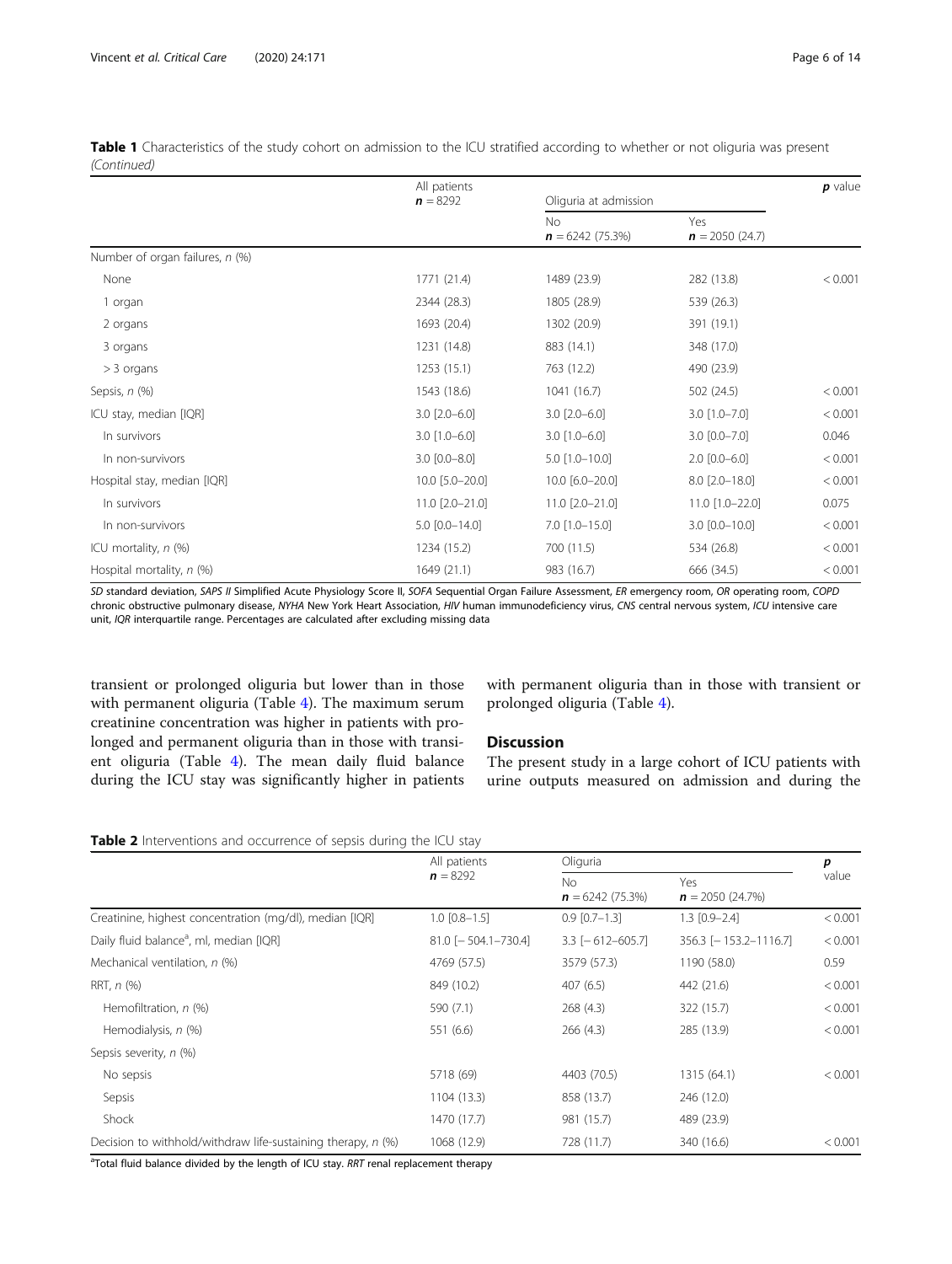<span id="page-6-0"></span>Table 3 Multilevel analysis of factors associated with hospital mortality

| <b>Table 3</b> Multilevel analysis of factors associated with hospital |  |  |
|------------------------------------------------------------------------|--|--|
| mortality (Continued)                                                  |  |  |

| Variables                               | OR (95% CI)            | $p$ value |
|-----------------------------------------|------------------------|-----------|
| Fixed effects, varying within clusters  |                        |           |
| Age                                     | $1.00(1.00 - 1.01)$    | 0.19      |
| Sex, male                               | $0.99(0.85 - 1.14)$    | 0.848     |
| <b>SAPS II</b>                          | $1.05(1.05-1.06)$      | < 0.001   |
| Type of admission (%)                   |                        |           |
| Surgical                                | Ref                    | na        |
| Medical                                 | $1.53(1.26 - 1.86)$    | < 0.001   |
| Trauma                                  | $1.53(1.14 - 2.05)$    | 0.004     |
| Other                                   | $1.92(0.71 - 5.17)$    | 0.196     |
| Source of admission                     |                        |           |
| OR/recovery                             | Ref                    | na        |
| Other hospital                          | $1.17(0.81 - 1.68)$    | 0.404     |
| ER/ambulance                            | $1.12(0.84 - 1.49)$    | 0.458     |
| Hospital floor                          | $1.65(1.26-2.16)$      | < 0.001   |
| Other                                   | $1.20(0.81 - 1.80)$    | 0.366     |
| Comorbidities                           |                        |           |
| <b>COPD</b>                             | $0.98(0.73 - 1.31)$    | 0.877     |
| Cancer                                  | $1.41(1.15 - 1.74)$    | 0.001     |
| Metastatic cancer                       | $1.20(0.86 - 1.67)$    | 0.281     |
| Hematologic cancer                      | 1.75 (1.25-2.44)       | 0.001     |
| Insulin                                 | $0.84(0.64 - 1.09)$    | 0.189     |
| Heart failure, NYHA III/IV              | 1.54 (1.19-1.99)       | 0.001     |
| HIV infection                           | $0.73(0.27-1.94)$      | 0.523     |
| Cirrhosis                               | 2.12 (1.45-3.10)       | < 0.001   |
| Immunosuppression                       | $1.19(0.78 - 1.79)$    | 0.419     |
| Steroid therapy                         | $1.17(0.74 - 1.84)$    | 0.497     |
| Chemotherapy                            | $0.92(0.55 - 1.53)$    | 0.748     |
| Creatinine, highest [mg/dl]             | $1.00(0.97-1.02)$      | 0.796     |
| Daily fluid balance <sup>a</sup> [I]    | $1.37(1.25 - 1.50)$    | < 0.001   |
| Procedures during the ICU stay          |                        |           |
| Mechanical ventilation                  | $2.66$ $(2.12 - 3.34)$ | < 0.001   |
| Renal replacement therapy               | 1.51 (1.19–1.91)       | 0.001     |
| Severity of sepsis                      |                        |           |
| No sepsis                               | Ref                    | na        |
| Sepsis without shock                    | $0.98(0.75 - 1.28)$    | 0.887     |
| Septic shock                            | $1.55(1.25-1.92)$      | < 0.001   |
| End-of-life decision                    | 11.82 (6.70–20.84)     | < 0.001   |
| Oliguria on admission                   | 1.14 (0.97–1.34)       | 0.103     |
| Fixed effects, constant within clusters |                        |           |
| Type of hospital                        |                        |           |
| University/academic                     | Ref                    | na        |
| Non-university                          | 1.16 (0.88-1.52)       | 0.293     |
|                                         |                        |           |

| Variables                                        | OR (95% CI)            | $p$ value |
|--------------------------------------------------|------------------------|-----------|
| Number of patients admitted to the ICU (in 2011) |                        |           |
| $750+$                                           | Ref                    | na        |
| 500-749                                          | $0.95(0.76 - 1.19)$    | 0.663     |
| 250-499                                          | $0.95(0.68 - 1.31)$    | 0.746     |
| < 250                                            | $1.21(0.77 - 1.91)$    | 0.415     |
| ICU specialty                                    |                        |           |
| Surgical                                         | Ref                    | na        |
| Medical                                          | $0.63$ $(0.38 - 1.04)$ | 0.072     |
| Mixed                                            | $0.73(0.54 - 1.00)$    | 0.047     |
| Others                                           | $0.94(0.58 - 1.52)$    | 0.79      |
| Staffed ICU beds                                 |                        |           |
| $15+$                                            | Ref                    | na        |
| < 15                                             | $1.12(0.87 - 1.44)$    | 0.397     |
| Income                                           |                        |           |
| High                                             | Ref                    | na        |
| Upper middle                                     | $1.81(1.20 - 2.73)$    | 0.005     |
| Low and lower middle                             | $2.05(1.37 - 3.08)$    | 0.001     |
| Random effects                                   |                        |           |
| Country                                          |                        |           |
| Variance (se)                                    | 0.23(0.08)             |           |
| $p$ value                                        | 0.004                  |           |
| Hospital within country                          |                        |           |
| Variance (se)                                    | 0.50(0.09)             |           |
| $p$ value                                        | < 0.001                |           |

<sup>a</sup>Total fluid balance divided by the length of ICU stay

OR odds ratio, SAPS // Simplified Acute Physiology Score II, ER emergency room, OR operating room, COPD chronic obstructive pulmonary disease, NYHA New York Heart Association, HIV human immunodeficiency virus. The percentage of cases correctly classified with this model is 88.6%. The AUC is 91.5% (95% CI 90.7–92.3%)

ICU stay reveals that oliguria is present in about one fourth of critically ill patients on admission to the ICU. The presence of oliguria on admission was not independently associated with an increased risk of death, but the persistence of oliguria during the ICU stay was associated with higher ICU and hospital mortality rates.

There are relatively few published data on the frequency of oliguria in general ICU patients. Oliguria is frequently observed in the perioperative period and may be the consequence of hypovolemia and/or pain, both triggering the sympathetic nervous system, which in turn lead to activation of the renin-angiotensin-aldosterone system with ensuing oliguria. However, oliguria may also represent a warning of deteriorating renal function, especially in critically ill patients. Macedo et al. reported that 47% of their cohort of 317 surgical ICU patients had an episode of oliguria (urine output < 0.5 ml/kg/h for at least 6 consecutive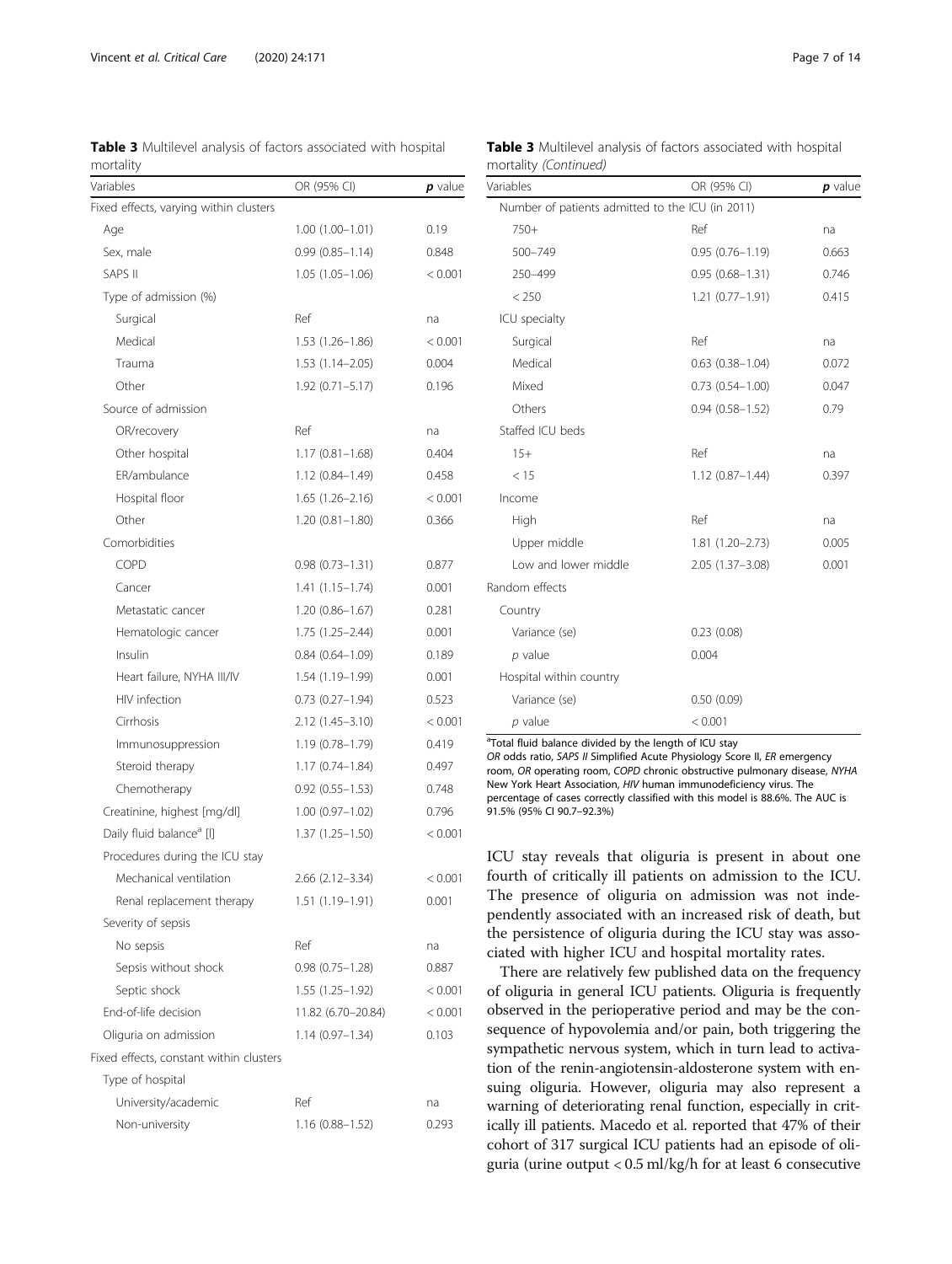<span id="page-7-0"></span>Table 4 Creatinine concentrations, fluid balance, renal replacement therapy, and mortality rates in patients with transient, prolonged, and permanent oliguria

|                                                            | Non-oliguric on<br>admission<br>$n = 6242$ | Oliguria during ICU stay, $n = 1349$ | $p$ value                     |                                               |                    |
|------------------------------------------------------------|--------------------------------------------|--------------------------------------|-------------------------------|-----------------------------------------------|--------------------|
|                                                            |                                            | Transient<br>$n = 390(28.9\%)$       | Prolonged<br>$n = 141(10.5%)$ | Permanent<br>$n = 818(60.6\%)$                | (across<br>groups) |
| SAPS II score, mean $\pm$ SD                               | $37.9 \pm 15.1$                            | $47.1 \pm 16.7^{\text{f}}$           | $54.4 \pm 17^{*,E}$           | 49.7 ± 18.8 <sup>\$,£</sup>                   | < 0.001            |
| Creatinine, highest concentration (mg/dl), median<br>[IQR] | $0.9$ $[0.7-1.3]$                          | 1.2 $[0.8-2.1]^{E}$                  | 1.6 $[1.1-3.4]^{*,E}$         | 1.5 $[0.9-2.8]^{*,E}$                         | < 0.001            |
| Daily fluid balance <sup>a</sup> , ml, median [IQR]        | $3.3$ $[-612-$<br>605.7                    | 49.9 $[-521 -$<br>650]               | $105.0$ $[-541.3 -$<br>780.1] | $308.9$ [-171.5-<br>$1123.7$ <sup>*,5,£</sup> | < 0.001            |
| RRT at admission, n (%)                                    | 97(1.6)                                    | 22 $(5.6)^{E}$                       | 31 $(22)^{*,f}$               | 121 $(14.8)$ <sup>*,<i>f</i></sup>            | < 0.001            |
| RRT during ICU stay, n (%)                                 | 407(6.5)                                   | 48 $(12.3)^{E}$                      | 63 $(44.7)_{*}^{*,\text{f}}$  | 273 $(33.4)$ <sup>*, \$, £</sup>              | < 0.001            |
| ICU mortality, $n$ (%)                                     | 700 (11.5)                                 | 27 $(7.1)^{E}$                       | 15(10.9)                      | 232 (28.9)*, \$, £                            | < 0.001            |
| In non RRT patients, $n$ (%)                               | 580 (10.2)                                 | 22(6.6)                              | 8(10.7)                       | 102 $(19.1)^{*,£}$                            | < 0.001            |
| In RRT patients, $n$ (%)                                   | 120 (29.9)                                 | 5 $(10.9)^{\text{f}}$                | 7 $(11.3)^{2}$                | 130 $(48.3)^{*,5,5}$                          | < 0.001            |
| End-of-life decision, n (%)                                | 728 (11.7)                                 | 47(12.1)                             | 12(8.5)                       | 163 (19.9)*, $5, £$                           | < 0.001            |
| In non RRT patients, $n$ (%)                               | 650 (11.1)                                 | 43 (12.6)                            | 8(10.3)                       | 86 $(15.8)^{2}$                               | 0.012              |
| In RRT patients, $n$ (%)                                   | 78 (19.2)                                  | 4(8.3)                               | 4(6.3)                        | 77 (28.2)*, \$, £                             | < 0.001            |
| Hospital mortality, $n$ (%)                                | 983 (16.7)                                 | 53 (14.7)                            | 33 $(24.8)^*$                 | 296 $(37.7)^{*, 5, \text{f}}$                 | < 0.001            |

Pairwise p values: \*vs transient; <sup>\$</sup>vs prolonged; <sup>£</sup>vs non-oliguric on admission. <sup>a</sup>Total fluid balance divided by the length of ICU stay. IQR interquartile range, RRT renal replacement therapy, ICU intensive care unit. Percentages are calculated after excluding missing data

hours) during the ICU stay  $[1]$  $[1]$ . In an analysis of data from the FINNAKI study, as many as 92% of patients had an episode of oliguria as defined by a urine output < 0.5 ml/ kg/h for a minimum of  $0.5 h$  [\[3](#page-12-0)]. From their large database, Kellum et al. reported that 59% of ICU patients with acute kidney injury (AKI) met the KDIGO urine output criteria [[8](#page-13-0)]. In a smaller cohort, Md Ralib et al. reported that 61% of patients with AKI met urine output criteria (<  $0.5$  ml/kg/h) [[11](#page-13-0)], and in a study of critically ill cancer patients, 56% met urine output criteria for AKI [\[18](#page-13-0)].

The mortality rate was higher in patients with oliguria than in those without. In an analysis of 21,207 ICU patients from the large MIMIC-II database, Zhang et al. similarly reported increased mortality in patients with oliguria on day 1 [\[19\]](#page-13-0). However, oliguria may be an epiphenomenon of or surrogate for disease severity and after adjusting for multiple factors in the multilevel analysis, oliguria on admission was not independently associated with increased mortality in our patients. Importantly, we also analyzed the persistence of oliguria during the ICU stay and noted that ICU mortality rates in patients with transient oliguria were significantly lower than those in nonoliguric patients. Indeed, ICU and hospital mortality rates were lower in these patients with transient oliguria than in the overall ICON cohort (ICU 16.2%, hospital 22.4%, both  $p < 0.001$ ) [\[12\]](#page-13-0). Our results therefore highlight that the duration of oliguria seems to be more important than the presence of oliguria per se. Macedo et al. similarly reported that prolonged duration of oliguria  $(>12 h)$  was associated with increased mortality  $[1]$  $[1]$ . Vaara et al.  $[3]$  $[3]$  $[3]$ reported that  $6-12$  h of oliguria (0.3 to  $< 0.5$  ml/kg/h),  $> 6$ 

h of oliguria  $(0.1 \text{ to } < 0.3 \text{ ml/kg/h})$ , and severe oliguria (< 0.1 ml/kg/h) lasting > 3 h were independently associated with increased 90-day mortality. In an earlier analysis of the ICON database, patients who remained in stage 3 AKI (defined using the AKIN urine output or creatinine criteria) for a 7-day period had higher mortality rates than those in whom renal function recovered [\[20](#page-13-0)]. Prowle et al. [[2\]](#page-12-0) noted that although oliguria of longer than 1 h was significantly associated with the subsequent development of AKI diagnosed using creatinine criteria, short periods (1–6 h) of oliguria were not accurate at predicting AKI. In a cohort of patients undergoing major abdominal surgery, the presence of oliguria (urine output  $< 0.3$  ml/kg/h) during surgery was indicative of an elevated probability of later AKI [\[21\]](#page-13-0). Similar results were recently published by Myles et al.  $[22]$  when a urine output < 0.5 ml/kg/h was used to define oliguria.

Our data also suggest that the increased mortality may be related more to the need for RRT than the oliguria itself, suggesting that other parameters, for example, high serum creatinine concentrations, may be better indicators for RRT than urine output. In an analysis of the MIMIC-II database, Mandelbaum et al. [\[9](#page-13-0)] reported that the increase in serum creatinine was a better predictor of the need for RRT than urine output, although urine output was a slightly better predictor of mortality. In their analysis, Kellum et al. reported that RRT use was more likely in patients diagnosed with AKI using urine output and creatinine concentration criteria than in patients diagnosed with AKI using just one of the two criteria [[8\]](#page-13-0). We did not use the AKI criteria, preferring to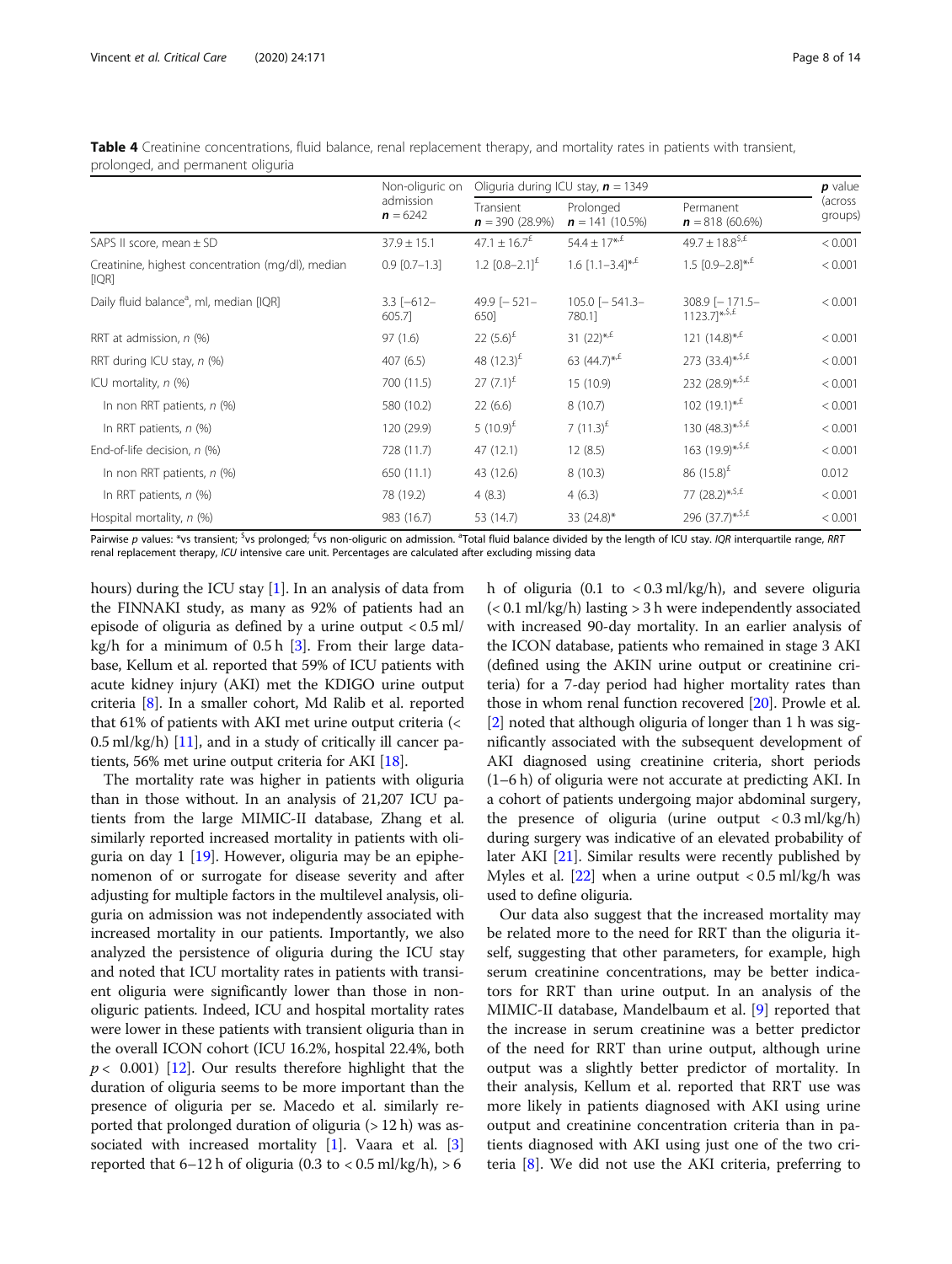use the more global term of "acute renal failure" (defined by a renal SOFA score > 2) and need for RRT, because this puts the degree of renal impairment in relation to the dysfunction of the other organs. The SOFA criteria are actually more commonly used than AKI in the critical care literature [[23\]](#page-13-0). Somewhat surprisingly, in the current analysis, RRT was used in only 33% of the patients with permanent oliguria; however, 66% of the patients with permanent oliguria who did not receive RRT were discharged to the hospital floor or another hospital and we have no information about ongoing patient management after ICU discharge. Patients with permanent oliguria were also more likely to have a recorded decision to withhold/withdraw a life-sustaining measure, possibly explaining why RRT was not used in some of these patients.

Recovery of a urine output is not itself a predictive factor, and urine output is not helpful in guiding fluid resuscitation [\[24](#page-13-0)]. Patients with permanent oliguria had a more positive fluid balance than those with transient or prolonged oliguria, which may explain in part the higher mortality rates in these patients, although it is not possible to determine whether these observations are epiphenomena or causal effects. Vaara et al. demonstrated an association between cumulative fluid overload (fluid accumulation > 10%) prior to RRT initiation and increased risk for 90-day mortality; the 90-day mortality rate of patients with fluid overload was 59.2% versus 31.4% without (difference of 27.8%,  $p < 0.001$ ) [\[25](#page-13-0)]. In an earlier analysis of the ICON database, we reported that fluid balances became negative after the third ICU day in survivors but remained positive in non-survivors and that higher cumulative fluid balance at day 3 after ICU admission was independently associated with an increase in the hazard of death [[26\]](#page-13-0). However, large randomized controlled trials have not shown a significant impact of fluid resuscitation strategy on clinical outcome or need for RRT [\[27\]](#page-13-0).

Our study has several strengths but also some limitations. Strengths include the large database with patients from around the world, providing external validity, and the collection of data during the ICU stay. Limitations include the complexity of elements associated with oliguria that cannot be separated out, for example, we were unable to assess the need for fluids or diuretics or to assess the impact of different vasopressors. Moreover, criteria for RRT were not pre-defined due to the study design. Thus, RRT may have been used for fluid overload, increased urea and creatinine concentrations, electrolyte abnormalities, severe acidosis, and any combination of these. Another limitation is the lack of preadmission data regarding the length of oliguria prior to ICU admission or the underlying reason for oliguria as well as the lack of post-discharge data. The methods of

monitoring urine output and assessing body weight also likely varied across centers and may have influenced the accuracy of measurements. Finally, we chose a definition of oliguria using a cut-off of urine output of 0.5 ml/kg/h, but this degree of urine output may in fact be adequate for some patients, e.g., the very obese and the very old.

# Conclusion

In conclusion, the present study demonstrates that oliguria is a common occurrence in ICU patients, and suggests that it may have a relatively benign nature if only transient. For prognostic assessment, it is more the duration of oliguria and need for RRT than oliguria per se that are associated with a worse outcome.

#### Abbreviations

AKI: Acute kidney injury; GNI: Gross national income; ICU: Intensive care unit; KDIGO: Kidney Disease Improving Global Outcomes; RRT: Renal replacement therapy; SOFA: Sequential Organ Failure Assessment

# Acknowledgements

We would like to thank Hassane Njimi, MSc, PhD, Department of Intensive Care, Erasme University Hospital, Brussels, Belgium, for his help with the statistical analyses.

We also acknowledge the investigators at our participating centers: Angola: Clinica Sagrada Esperança (Esmael Tomas)

Democratic Republic of Congo: Cliniques Universitaires De Kinshasa (Eric Amisi Bibonge)

Morocco: Chu Ibn Rochd Casablanca (Boubaker Charra); Ibn Sina Hospital (Mamoun Faroudy)

South Africa: Chris Hani Baragwanath Academic Hospital (Linda Doedens); Grey's Hospital (Zane Farina); Sandton Medi Clinic (David Adler); Tygerberg Hospital (Cecile Balkema); Union Hospital Alberton (Adri Kok)

Tunisia: Bizerte Hospital (Sami Alaya); Military Hospital of Tunis (Hedi Gharsallah)

Albania: National Trauma Centre and Military Hospital, Tirana (Dritan Muzha) Bulgaria: Alexandrovska University Hospital (Atanas Temelkov); Emergency University Hospital 'Pirogov' (Georgi Georgiev); Tokuda Hospital Sofia (Georgi Simeonov); Uh St Ekaterina Sofia (Georgi Tsaryanski); University Hospital for Obstetrics and Gynaecology (Silvi Georgiev); University Hospital Sveta Marina - Varna (Ali Seliman)

Croatia: General Hosp. Sibenik (Srdan Vrankovic); University Hospital Centre "Sestre Milosrdnice" (Zeljko Vucicevic); University Hospital Centre Zagreb (Ivan Gornik); University Hospital for Infectious Diseases (Bruno Barsic); University Hospital Dubrava (Ino Husedzinovic)

Czech Republic: Centre of Cardiovascular and Transplant Surgery (Pavel Pavlik); Charles University Hospital (Jan Manak); IKEM, Prague (Eva Kieslichova); KNTB Zlín A.S. (Radovan Turek); Krajska Nemocnice Liberec (Michal Fischer); Masarykova Nemocnice V Usti Nad Labem (Radka Valkova); St. Anne's University Hospital Brno (Lukas Dadak); University Hospital Haradec Králové (Pavel Dostal); University Hospital Brno (Jan Malaska); University Hospital Olomouc (Roman Hajek); University Hospital Plzen (Alexandra Židková); Charles University Hospital Plzen (Pavel Lavicka) Estonia: Tartu University Hospital (Joel Starkopf)

Georgia: Critical Care Medicine Institute (Zurab Kheladze); Jo Ann Medical Centre (Mamuka Chkhaidze); Kipshidze Central University Hospital (Vakhtang Kaloiani)

Hungary: Dr. Kenessey Albert Hospital (Laszlo Medve); Fejér County St George Teaching Hospital (Agnes Sarkany); Flor Ferenc County Hospital (Ildiko Kremer); Jávorszky Ödön Hospital (Zsuzsa Marjanek); Peterfy Hospital Budapest (Peter Tamasi)

Latvia: Infectology Centre of Latvia (Inga Krupnova); Paul Stradins Clinical University Hospital (Indulis Vanags); Riga East Clinical University Hospital (Viesturs Liguts)

Lithuania: Hospital of Lithuanian University of Health Sciences Kauno Klinikos (Vidas Pilvinis); Vilnius University Hospital (Saulius Vosylius); Vilnius University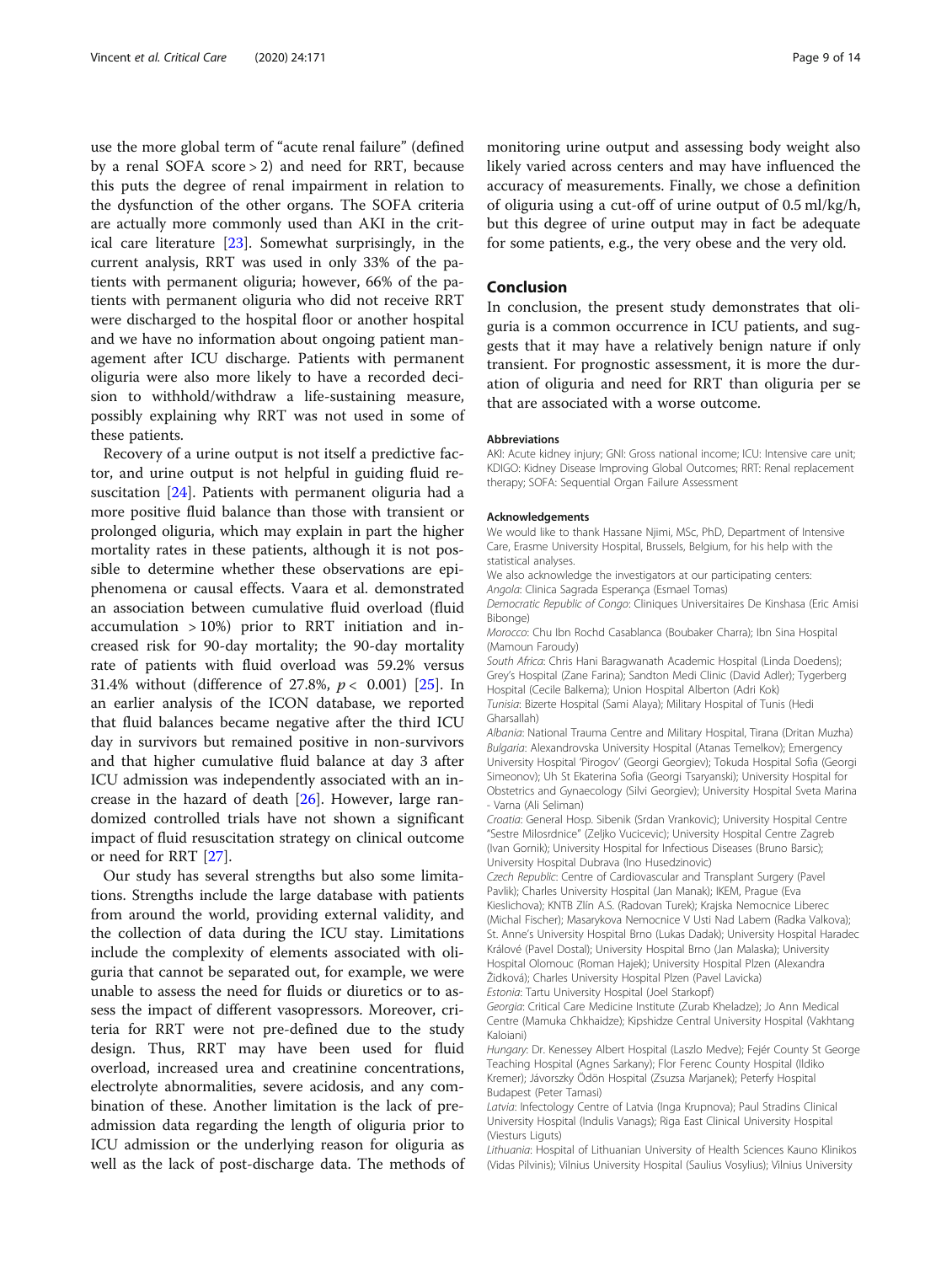Hospital "Santariskiu Clinics", HSICU (Gintautas Kekstas); Vilnius University Hospital Santariskiu Clinics, CICU (Mindaugas Balciunas)

Poland: Csk Mswia (Julia Kolbusz); Medical University (Andrzej Kübler); Medical University Of Wroclaw (Beata Mielczarek); Medical University Warsaw (Malgorzata Mikaszewska-Sokolewicz); Pomeranian Medical University (Katarzyna Kotfis); Regional Hospital in Poznan (Barbara Tamowicz); Szpital Powiatowy W Ostrowi Mazowieckiej (Wiktor Sulkowski); University Hospital, Poznam (Piotr Smuszkiewicz); Wojewódzki Szpital Zakazny (Andrzej Pihowicz); Wojewódzkie Centrum Medyczne (Ewa Trejnowska)

Romania: Emergency County Hospital Cluj (Natalia Hagau); Emergency Institute for Cardiovascular Diseases (Daniela Filipescu); Fundeni Clinical Institute (Gabriela Droc); Galati Hospital (Mary Nicoleta Lupu); Inbi "Prof. Dr. Matei Bals" (Alexandru Nica); Institute of Pulmonology Marius Nasta (Radu Stoica); Institutul Clinic Fundeni (Dana Rodica Tomescu); Sfantul Pantelimon Hospital (Dacia Laurentia Constantinescu); Spitalul Cf 2 Bucuresti (Georgica M Valcoreanu Zbaganu); "Luliu Hatieganu" University of Medicine and Pharmacy, Teaching Hospital of Infectious Diseases, Cluj-Napoca (Adriana Slavcovici)

Russia: City Clinical Hospital No 40 (Vladmir Bagin); City Hospital No 40 (Dmitry Belsky); Clinical Hospital N.A. N.V.Solovyev (Shamil Palyutin); Emergency Research Institute N.A. Djanelidze (Sergey Shlyapnikov); Federal Research Centre Paediatric Haematology, Oncology and Immunology (D Bikkulova); Krasnoyarsk State Medical University, Krasnoyarsk Regional Hospital (Alexey Gritsan); Medical Association "Novaya Bolnitsa" (Gulyaeva Natalia); Military Medical Academy (Evgeny Makarenko); Novosibirsk Medical University (Vladimir Kokhno); Omsk Regional Clinical Hospital (Alla Tolkach); Railway Hospital of Khabarovsk (Evgeny Kokarev); St Alexy Hospital (Boris Belotserkovskiy); State District Hospital (Konstantin Zolotukhin); Vishnevsky Institute of Surgery (Vladimir Kulabukhov)

Serbia: Clinic for Cardiac Surgery, Clinical Centre of Serbia (Ljiljana Soskic); Clinic for Digestive Surgery, Clinical Centre Serbia (Ivan Palibrk); Clinic for Vascular Surgery, Clinical Centre Nis (Radmilo Jankovic); Clinical Centre of Serbia (Bojan Jovanovic); Clinical Centre of Serbia (Milena Pandurovic); Emergency Centre, Clinical Centre of Belgrade (Vesna Bumbasirevic); General University Hospital (Boris Uljarevic); Military Medical Academy (Maja Surbatovic); Urology Hospital (Nebojsa Ladjevic)

Slovakia: District Hospital (Garri Slobodianiuk); Faculty Hospital (Viliam Sobona); University Hospital Bratislava-Hospital Ruzinov ICU (Andrea Cikova); University Hospital Ruzinov Bratislava (Andrea Gebhardtova) China: A Tertiary Hospital (Cao Jun); Affiliated Hospital of Medical College Qingdao Universty (Sun Yunbo); Beijing Cancer Hospital,Beijing Institute for Cancer Research (Jun Dong); Beijing Chaoyang Hospital (Sui Feng); Beijing Friendship Hospital (Meili Duan); Beijing Tongren Hospital Affiliate of Capital Medical University (Yuan Xu); Beijing University People's Hospital (Xiaoyan Xue); Beijing Luhe Hospital (Tieying Gao); Cancer Hospital, Chinese Academy of Medical Sciences (XueZhong Xing); China Academy of Chinese Medical Sciences Guang 'An Men Hospital (Xin Zhao); Chuxiong, Yunnan Province, People's Hospital (ChaoHong Li); Donge County People's Hospital of Shandong Province (Gengxihua Gengxihua); Fu Wai Hospital, Chinese Academy of Medical Sciences (Huiqiong Tan); Fujian Provincial Hospital (Jingqing Xu); Fuxing Hospital, Capital Medicine University (Li Jiang); Guangdong General Hospital (Qin Tiehe); Henan Provincial People's Hospital (Qin Bingyu); Xian Jiaotong University College of Medicine (Qindong Shi); Kunming Third People's Hospital (Zheng Lv); Lanzhou University Second Hospital (Liping Zhang); No 309th Hospital (Liu Jingtao); No.1 Hospital of China Medical University (Zheng Zhen); Peking University Shougang Hospital (Zheng Wang); Peking University Third Hospital (Tie Hua Wang); Pla Navy General Hospital (Liu Yuhong); Qilu Hospital Shandong University (Qian Zhai); Ruijin Hospital Affiliated Medical School of Jiaotong University, Shanghai (Ying Chen); Shandong Provincial Hospital (Chunting Wang); Shanghai 10th People's Hospital (Wei Jiang); Shanghai First People's Hospital (Wang Ruilan); Sichuan Provincial People's Hospital (Youdai Chen); Sichuan Provincial People's Hospital (Huang Xiaobo); Sir Run Run Shaw Hospital (Huiqing Ge); The Affiliated of Guiyang Medical College (Tang Yan); The Fifth People's Hospital of Shanghai, Fudan University (Cui Yuhui); The First Affiliated Hospital of Dalian Medical University (Jiuzhi Zhang); The First Affiliated Hospital of Suzhou University (Fu Jian-Hong); The First Affiliated Hospital of Xinjiang Medical University (Hong Zhu); The First Hospital of Jilin University (Feifei Huo); The First Hospital of Jilin University (Yushan Wang); The First People's Hospital of Kunming (Chao Li); The General Hospital of Shenyang Military Region, China (Ma Zhuang); The People's Hospital of Cangzhou

(Zengxiang Ma); The Second Hospital of Jilin University (Jian Sun); The Second People's Hospital of Liaocheng City Shandong Province (Liuqingyue Liuqingyue); The Third Xiangya Hospital (Mingshi Yang); Tongde Hospital of Zhejiang Province (Jianbiao Meng); Tongji University Shanghai East Hospital (Shaolin Ma); West China Hospital, Scu (Yan Kang); Wuhan Centre Hospital (Li Yu); Xiangya Hospital, Changsha, Hunan Province, China (Qianyi Peng); Yantai Yuhuangding Hospital (Yu Wei); Yantaishan Hospital, Shandong Province (Wei Zhang); Zhejiang Provincial People's Hospital (Renhua Sun) Hong Kong (China): Pamela Youde Nethersole Eastern Hospital (Alwin Yeung); Princess Margaret Hospital (Wing Lun Wan); Queen Elizabeth Hospital (K Kai Cheuk Sin); United Christian Hospital of Hong Kong SAR (Kar Lung Lee) Indonesia: Anestesi (Meri Wijanti); Pku Muhammadiyah Bantul, Yogyakarta (Untung Widodo); Rd. Mattaher Hospital Jambi (Halim Samsirun); Rumah Sakit Pantai Indah Kapuk (Tantani Sugiman); Sardjito Hospital (Calcarina Wisudarti); School of Medicine Unpad - Hasan Sadikin Hospital (Tinni T Maskoen)

Japan: Chiba Hokusoh Hospital, Nippon Medical School (Noritaka Hata); Chiba University Hospital (Yoshiro Kobe); Fujita Health University School of Medicine (Osamu Nishida); Japanese Red Cross Maebashi Hospital (Dai Miyazaki); Jichi Medical University Hospital (Shin Nunomiya); Jikei University School of Medicine (Shigehiko Uchino); Kimitsu Chuo Hospital (Nobuya Kitamura); Kochi Medical School (Koichi Yamashita); Kyoto Prefectural University of Medicine (Satoru Hashimoto); Nara Medical University Hospital (Hidetada Fukushima)

Malaysia: Hospital Sultanah Nur Zahirah, Kuala Terengganu, Terengganu, (Nik Azman Nik Adib); Kuala Lumpur Hospital (Li Ling Tai); Queen Elizabeth Hospital 2 (Bill Tony)

Philippines: Cebu Velez General Hospital (Rodolfo Roman Bigornia); Chong Hua Hospital (Rodolfo Roman Bigornia); Perpetual Succour Hospital (Rodolfo Roman Bigornia); The Medical City (Jose Emmanuel Palo)

Singapore: Alexandra Hospital (Somnath Chatterjee); National University Health System (Bee Hong Tan); Singapore General Hospital (Andrew Kong); Tan Tock Seng Hospital (Shirley Goh)

Taiwan: National Taiwan University Hospital (Chien-Chang Lee) Thailand: Maharaj Nakorn Chiangmai Hospital, Chiaingmai University (Chaicharn Pothirat); Prince of Songkla University (Bodin Khwannimit); Ramathibodi Hospital (Pongdhep Theerawit); Ramathibodi Hospital, Somdech Phra Debaratana Medical Centre (Prapaporn Pornsuriyasak); Siriraj Hospital, Mahidol University (Annop Piriyapatsom)

Egypt: Cairo University (Ahmed Mukhtar); Demerdash Surgical Intensive Care Unit (Dsicu); Ain Shams Faculty of Medicine (Ahmed Nabil Hamdy); Zaitoun Specialized Hospital (Hisham Hosny)

Iran: Gums (Ali Ashraf); Imam Hossein Hospital, Sbums (Majid Mokhtari); Imamreza Hospital (Shiva Nowruzinia); Laleh Hospital (Amir Hossein Lotfi); Shiraz Anesthesiology and Critical Care Research Center (Farid Zand); Shiraz University of Medical Sciences (Reza Nikandish); Tehran Medical Sciences University (Omid Moradi Moghaddam)

Israel: Rabin Medical Centre (Jonathan Cohen); Sourasky Tel Aviv Medical Centre (Oded Sold).

Lebanon: Centre Hospitalier Du Nord (Tacla Sfeir)

Oman: Sohar Hospital (Alaa Yasin Hasan)

Palestinian Territories: Specialized Arab Hospital (Dena Abugaber) Saudi Arabia: Almana General Hospital (Habib Ahmad); KFSHRC, Riyadh (Tarek Tantawy); King Abdulaziz Medical City Riyadh (Salim Baharoom); King Abdulaziz University (Haifa Algethamy); King Saud Medical City (Anas Amr); Riyadh Military Hospital (Ghaleb Almekhlafi)

Turkey: Erciyes University Medical Faculty (Ramazan Coskun); Erciyes University Medical School (Murat Sungur); Gülhane Military Medical Academy (Ahmet Cosar); International Hospital, Istanbul (Bülent Güçyetmez); Istanbul University Cerrahpasa Medical School Hospital (Oktay Demirkiran); Istanbul University Istanbul Medical Faculty (Evren Senturk); Karadeniz Technical University, Medical Faculty (Hulya Ulusoy); Memorial Atasehir Hospital (Hakan Korkut Atalan); Pamukkale Universty (Simay Serin); Yuzuncu Yil Universitesy Medical Faculty (Ismail Kati)

United Arab Emirates: Dubai Hospital (Zainab Alnassrawi); Mafraq Hospital (Ayesha Almemari); Sheikh Khalifa Medical City (Kalpana Krishnareddy); Tawam Hospital (Sayed Kashef); The City Hospital (Asad Alsabbah) Canada: Hôpital Charles Lemoyne (Germain Poirier); St. Michael's Hospital (John C Marshall); Toronto General Hospital (Margaret Herridge); Toronto Western Hospital (Margaret Herridge)

Puerto Rico: San Juan Hospital (Rosangela Fernandez-Medero)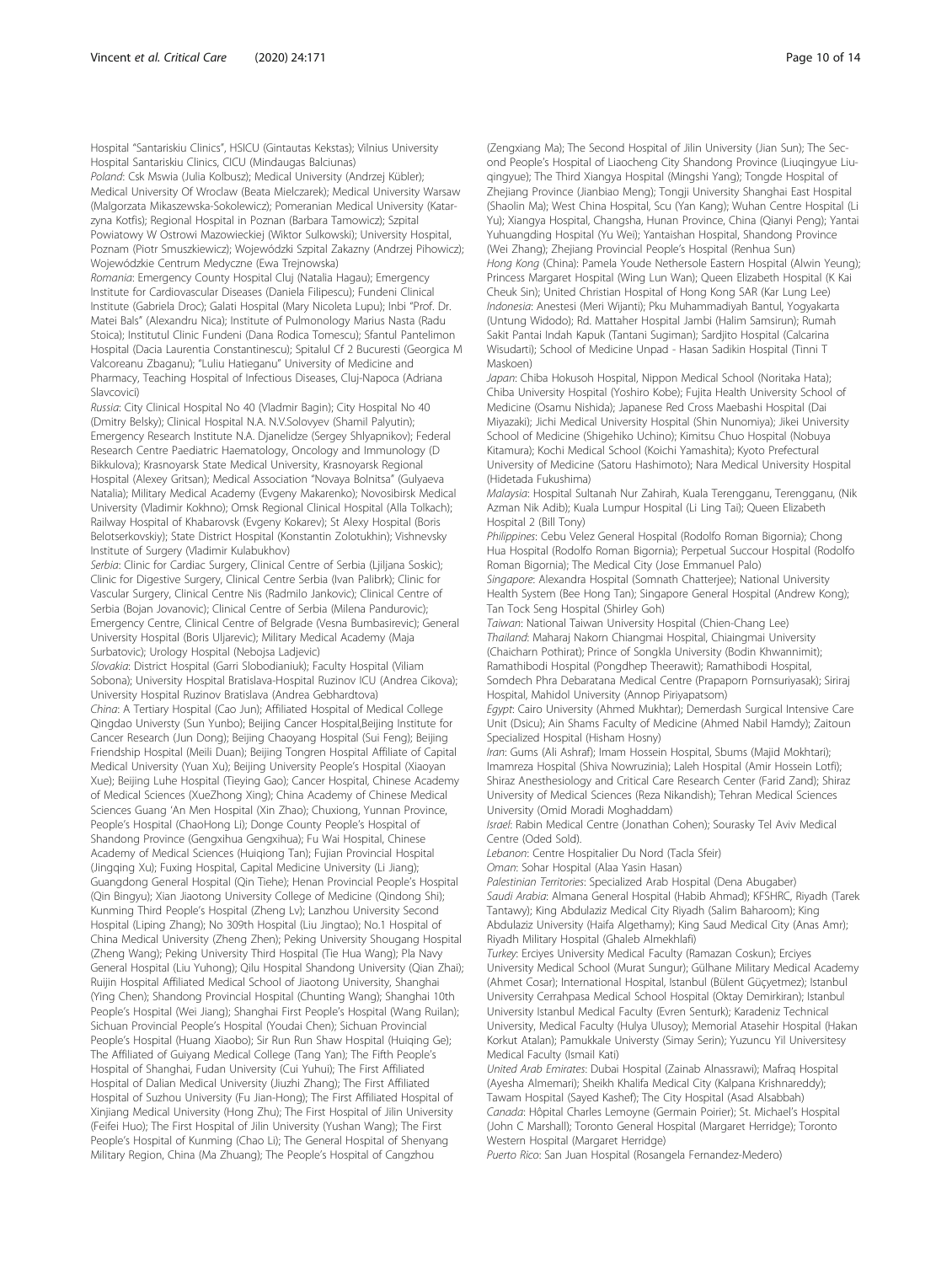United States: Christiana Care Health System (Gerard Fulda); Cincinnati Children's Hospital Medical Centre (Sharon Banschbach); El Camino Hospital (Juan Quintero); George Washington Hospital (Elizabeth Schroeder); Hospital of The University of Pennsylvania (Corinna Sicoutris); John H Stroger Hospital of Cook County (Renaud Gueret); Mayo Clinic, CCM (Rahul Kashyap); Mayo Clinic, PCC (Philippe Bauer); Medical College of Wisconsin (Rahul Nanchal); Northwestern Memorial Hospital (Richard G Wunderink); Orlando Regional Medical Centre (Edgar Jimenez); Washington Hospital Centre (Andrea Ryan) Australia: Armadale Health Service (Denvir Prince); Bendigo Hospital (John Edington); Canberra Hospital (Frank Van Haren); Flinders Medical Centre (Andrew Bersten); Joondalup Health Campus (David J Hawkins); Lismore Base Hospital (Myrene Kilminster); Mater Adult Hospital (David Sturgess); Prince Charles Hospital, Brisbane (Marc Ziegenfuss); Royal Adelaide Hospital (Stephanie O′ Connor); Royal Brisbane and Womens' Hospital (Jeffrey Lipman); Royal Darwin Hospital (Lewis Campbell); Royal Hobart Hospital (Rick Mcallister); Sir Charles Gairdner Hospital (Brigit Roberts); The Queen Elizabeth Hospital (Patricia Williams)

New Zealand: Auckland District Health Board (Rachael Parke); Christchurch Hospital (Patrick Seigne); Hawke's Bay Hospital (Ross Freebairn); Midcentral Health, Palmerston North Hospital (Daniel Nistor); Middlemore Hospital (Chantal Oxley); Wellington Hospital (Paul Young)

Argentina: Cemic (Centro De Educación Médica E Investigaciones Clínicas) (Ricardo Valentini); Fleni (Nestor Wainsztein); Hospital Aleman (Pablo Comignani); Hospital Central San Isidro (Maria Casaretto); Hospital Fernandez (Giselle Sutton); Hospital Francisco Lopez Lima Area Programa General Roca (Paula Villegas); Sanatorio Allende (Cayerano Galletti); Sanatorio De La Trinidad Palermo (Jorge Neira); Sanatorio Julio Corzo Rosario (Daniel Rovira) Belize: Karl Heusner Memorial Hospital and Belize Healthcare Partner (Jorge Hidalgo).

Bolivia: Hospital Obrero No1 (Freddy Sandi)

Brazil: Cias -Unimed Vitória (Eliana Caser); Evangelical Hospital of Cachoeiro De Itapemirim (Marlus M Thompson); Hospital 9 De Julho (Mariza D'agostino Dias); Hospital Alcides Carneiro (Luis E Fontes); Hospital Das Clínicas Luzia De Pinho Melo (Maria C Lunardi); Hospital Das Nações De Curitiba (Nazah C Youssef); Hospital De Base Famerp (Suzana Lobo); Hospital De Clínicas De Niterói (Ricardo Silva); Hospital De Clínicas Padre Miguel (Joao A Sales Jr); Hospital De Terapia Intensiva (Lina Madeira Campos Melo); Hospital Do Trabalhador (Mirella Oliveira); Hospital Esperanca (Mariza Fonte); Hospital Evangelico De Londrina (Cintia Grion); Hospital Geral De Fortaleza (Carlos Feijo); Hospital Geral De Roraima (Valaria Rezende); Hospital Israelita Albert Einstein (Murillo Assuncao); Hospital Mater Dei (Ana P Neves); Hospital Meridional (Pablo Gusman); Hospital Meridional (Dyanne Dalcomune); Hospital Moinhos De Vento (Cassiano Teixeira); Hospital Municipal Ruth Cardoso (Keitiane Kaefer); Hospital Nereu Ramos (Israel Maia); Hospital Pasteur (Vicente Souza Dantas); Hospital Pro Cardiaco (Rubens Costa Filho); Hospital Regional De Samambaia (Fabio Amorim); Hospital Regional Hans Dieter Schmidt (Maria Assef); Hospital Santa Casa - Campo Mourão (Paulo Schiavetto); Hospital Santa Paula (Joao Houly); Hospital São José Do Avaí (Fabiano Bianchi); Hospital São Lucas Da Pucrs (Fernando Dias); Hospital Sao Vicente De Paula (Carla Avila); Hospital Saude Da Mulher (Leila Rego); Hospital Tacchini (Priscylla Castro); Hospital Unimed Costa Do Sol-Macae-Rj (Joel Passos); Hospital Universitário - Ufpb - João Pessoa (Ciro Mendes); Hospital Universitário De Londrina (Cintia Grion); Hospital Universitário São Francisco (Giovana Colozza Mecatti); Santa Casa De Caridade De Diamantina (Marcia Ferrreira); Santa Casa De Misericordia De Tatui (Vivian Irineu); São Francisco De Paula Hospital (Marcio Guerreiro)

Chile: Clinica Indisa (Sebastian Ugarte); Clinica Las Lilas (Vinko Tomicic); Hospital Carlos Van Buren (Christian Godoy); Hospital Del Trabajador De Santiago (Wagner Samaniego); Hospital El Pino (Ignacio Escamilla); Hospital Mutual De Seguridad (Ignacio Escamilla)

Colombia: Centro Medico Imbanaco (Luis F Castro Castro); Clinica Colombia Cali (Giovanni Libreros Duque); Clínica Del Café (Diego Diaz-Guio); Clínica La Estancia S.A. (Frederico Benítez); Clinica Medellin (Arturo Guerra Urrego); Fundacion Clinica Shaio (Ricardo Buitrago); Hospital Santa Clara (Guillermo Ortiz); Hospital Universitario Fundación Santa Fe De Bogota (Maria C Villalba Gaviria)

Costa Rica: Calderón Guardia Hospital (Donat Salas); Hospital Dr. Rafael Angel Varlderon Guardia CCSS (Jorge Ramirez-Arce)

Ecuador: Clinica La Merced (Estuardo Salgado); Hospital Eugenio Espejo (Diego Morocho); Hospital Luis Vernaza (Jose Vergara); Shdug Sistema Hospitalario Docente De La Universidad De Guayaquil (Miguel Chung Sang) El Salvador: General Hospital (Carlos Orellana-Jimenez) Guatemala: Hospital Centro Medico (Lorena Garrido) Honduras: Instituto Hondureño Del Seguro Social (Oscar Diaz) Martinique: Centre Hospitalier Universitaire De Fort-De-France (Dabor Resiere) Mexico: Centro Estatal De Cuidados Críticos (Carlos Osorio); Centro Médico Nacional "20 De Noviembre" ISSSTE (Alberto De La Vega); Fundacion Clinica Medica Sur (Raul Carrillo); Hospital San Jose TEC Monterrey (Victor Sanchez); Hospital 1o De Octubre, ISSSTE (Asisclo Villagomez); Hospital Español De Mexico (Ricardo Martinez Zubieta); Hospital General Ajusco Medio (Maria Sandia); Hospital General Guadalupe Victoria (Maycotte Zalatiel); Hospital Juarez De Mexico (Manuel Poblano); Hospitalcivil De Guadalajara, Hspitaljuan I Menchaca (Daniel Rodriguez Gonzalez); Instituto Mexicano Del Seguro Social (Fernando Arrazola); Instituto Mexicano Del Seguro Social (Leal L Juan Francisco); Instituto Nacional de Cancerología, México (Silvio A Ñamendys-Silva); ISSSTE (Rosalinda Guerra Moya); Medical Centre ISSEMYM Toluca (Marco Hernandez); Mixta (Diego M Rodriguez Cadena); Secretaria De Salud Del Distrito Federal (Ines Lopez Islas)

Panama: Hospital Santo Tomás (Carlos M Ballesteros Zarzavilla); Social Security Hospital (Alfredo Matos)

Peru: Clinica Anglo Americana (Indira Oyanguren); ESSALUD (Jorge Cerna); Hospital Nacional Dos De Mayo (Rosario Quispe Sierra); Hospital Rebagliati (Rocio Jimenez); Instituto Nacional De Enfermedades Neoplasicas (Luis Castillo)

Turks And Caicos Islands: Gulhane Medical Faculty (Ramizan Ocal); Izmir Atatürk Educational And Research Hosp. (Atilla Sencan) Uruguay: CAMS (Silvia M Mareque Gianoni); CASMU (Alberto Deicas); Hospital Español Asse (Javier Hurtado); Hospital Maciel (Gaston Burghi) Venezuela: Centro Medico De Caracas (Antonio Martinelli); Hospital Miguel Perez Carreño (Ingrid Von Der Osten)

Afghanistan: MSF Trauma Hospital Kunduz (Christine Du Maine) India: Amri Hospitals (Mahuya Bhattacharyya); Amri Hospitals Salt Lake (Susruta Bandyopadhyay); Apollo Hospital (Srishar Yanamala); Apollo Hospitals (Palepu Gopal); Apollo Hospitals, Bhubaneswar (Samir Sahu); Apollo Speciality Hospital (Mohamed Ibrahim); Asian Heart Institute (Darshana Rathod); Baby Memorial Hospital Ltd., Calicut, Kerala (Nisha Mukundan); Batra Hospital & Mrc, New Delhi (Arun Dewan); Bombay Hospital Institute of Medical Sciences (Pravin Amin); Care Hospital (Srinivas Samavedam); Cims Hospital (Bhagyesh Shah); Columbia Asia Hospital, Mysore (Ganavelu Gurupal); Dispur Hospitals (Brajendra Lahkar); Fortis Hospital (Amit K Mandal); Fortis Hospital (Noida) (Mrinal Sircar); Fortis-Escorts Hospital, Faridabad (Supradip Ghosh); Ganga Medical Centre & Hospital P Ltd. (Veluchamy Balasubramani); Hinduja Hospital (Farhad Kapadia); KDAH (Sonali Vadi); Kerala Institute of Medical Sciences (KIMS, RMCC) (Kesavan Nair); Kalinga Institute of Medical Sciences (KIMS, DTEM) (Swagat Tripathy); Kovai Medical Centre and Hospital (Sivakumar Nandakumar); Medanta The Medicity, Gurgaon (Jeetendra Sharma); Medica Superspecialty Hospitals (Arindam Kar); Metro Heart Institute with Multispeciality (Simant Jha); Ruby Hall Pune (Kapil Zirpe); Saifee Hospital (Mayur Patel); Spandan Multispeciality Hospital (Ankur Bhavsar); Tata Main Hospital (Devi P Samaddar); Tata Memorial Hospital (Atul Kulkarni) Pakistan: Aga Khan University (Madiha Hashmi); Hearts International Hospital (Wajid Ali); Liaquat National Hospital (Syed Nadeem)

Sri Lanka: Sri Jayewardenepura General Hospital (Kanishka Indraratna) Andorra: Hospital Nostra Senyora De Meritxell (Antoni Margarit) Austria: Akh Wien (Philipp Urbanek); Allgemeines Und Orthopädisches Landeskrankenhaus Stolzalpe (Joachim Schlieber); Barmherzige Schwestern Linz (Johann Reisinger); General Hospital Braunau (Johann Auer); Krankenhaus D. Barmherzigen Schwestern Ried I.I. (Andreas Hartjes); Krankenhaus Floridsdorf (Andreas Lerche); LK Gmünd-Waidhofen/Thaya-Zwettl, Standort Zwettl (Thomas Janous); LKH Hörgas-Enzenbach (Eveline Kink); LKH West (Walter Krahulec); University Hospital (Karl-Heinz Smolle) Belgium: AZ Groeninge Kortrijk (Marc Van Der Schueren); AZ Jan Palfijn Gent (Patrick Thibo); AZ Turnhout (Marc Vanhoof); Bracops Anderlecht (Ibis Ahmet); Centre Hospitalier Mouscron (Philippe Gadisseux); CH Peltzer La Tourelle (Philippe Dufaye); Chirec Edith Cavell (Olivier Jacobs); CHR Citadelle (Vincent Fraipont); CHU Charleroi (Patrick Biston); Chu Mont-Godinne (Alain Dive); CHU Tivoli (Yves Bouckaert); Chwapi (Eric Gilbert); Clinique Saint-Pierre Ottignies (Benjamin Gressens); Clinique-Maternité Sainte Elisabeth (Eric Pinck); Cliniques De L'Europe - St-Michel (Vincent Collin); Erasme University Hospital (Jean-Louis Vincent); Ghent University Hospital (Jan J De Waele); Moliere Hospital (Rocio Rimachi); Notre Dame (Dan Gusu); Onze Lieve Vrouw Ziekenhuis, Aalst (Koen De Decker); Ixelles Hospital (Kakisidi Mandianga); Sint-Augustinus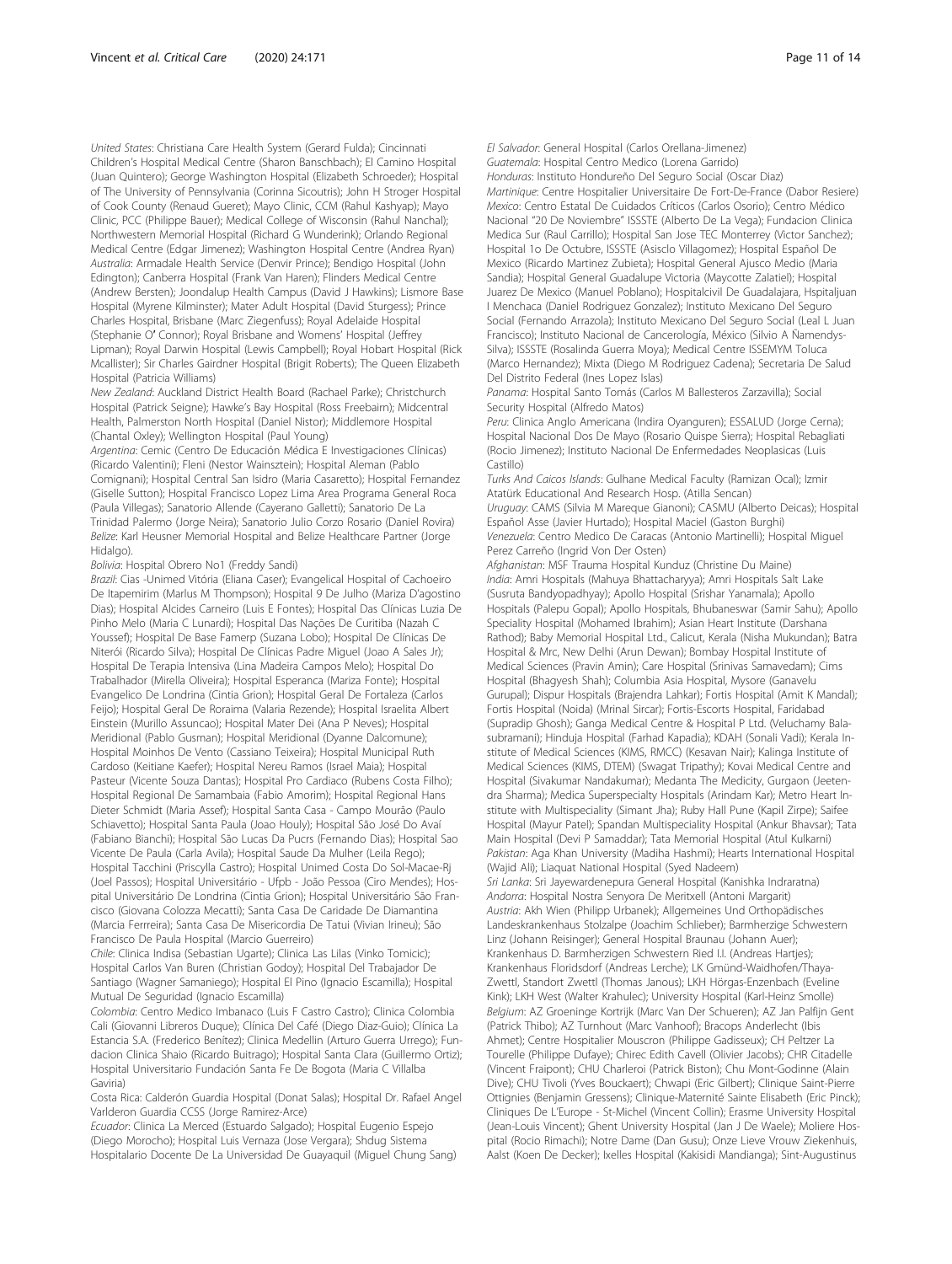(Luc Heytens); St Luc University Hospital (UCL) (Xavier Wittebole); UZ Brussel (Herbert Spapen); Vivalia Site De Libramont (Olivier Van Collie); VZW Gezondheidszorg Oostkust Knokke-Heist (Wout Vandenheede); ZNA Middelheim (Peter Rogiers)

Denmark: Herning Hospital (Piotr Kolodzeike); Hjoerring Hospital (Mary Kruse); Vejle Hospital (Torben Andersen)

Finland: Helsinki University Central Hospital (Veli-Pekka Harjola); Seinäjoki Central Hospital (Kari Saarinen)

France: Aix Marseille Univ, Hôpital Nord (Marc Leone); Calmette Hospital, Lille (Alain Durocher); Centre Hospitalier de Dunkerque (Serge Moulront); Centre Hospitalier Lyon Sud (Alain Lepape); Centre Hospitalo-Universitaire Nancy-Brabois (Marie-Reine Losser); CH Saint Philibert, Ghicl, Lille (Philippe Cabaret); CHR De Dax (Evangelos Kalaitzis); CHU Amiens (Elie Zogheib); CHU Dijon (Philippe Charve); CHU Dupuytren, Limoges (Bruno François); CHU Nîmes (Jean-Yves Lefrant); Centre Hospitalier De Troyes (Bassam Beilouny); Groupe Hospitalier Est Francilien-Centre Hospitalier De Meaux (Xavier Forceville); Groupe Hospitalier Paris Saint Joseph (Benoit Misset); Hopital Antoine Béclère (Frederic Jacobs); Hopital Edouard Herriot (Bernard Floccard); Hôpital Lariboisère, APHP, Paris France (Didier Payen); Hopital Maison Blanche, Reims (Alain Wynckel); Hopitaux Universitaires de Strasbourg (Vincent Castelain); Hospices Civils de Lyon (Alexandre Faure); CHU-Grenoble (Pierre Lavagne); CHU-Nantes (Thierry Lepoivre); Réanimation Chirurgical Cardiovasculaire, CHRU Lille (Mouhamed D Moussa); University Hospital Ambroise Paré (Antoine Vieillard-Baron); University Hospital Grenoble (Michel Durand); University Hospital of Marseille (Marc Gainnier); University of Nice (Carole Ichai) Germany: Alexianer Krefeld Gmbh (Stefan Arens); Charite Hochschulmedizin Berlin (Clemens Hoffmann); Charite-University-Hospital, Berlin (Magnus Kaffarnik); Diakoniekrankenhaus Henriettenstiftung Gmbh (Claus-Jorg Scharnofske); Elisabeth-Krankenhaus, Essen (Ingo Voigt); Harlaching Hospital, Munich Municipal Hospital Group (Claus Peckelsen); Helios St. Johannes Klinik (Matthias Weber); Hospital St. Georg Leipzig (Jochen Gille); Klinik Hennigsdorf Der Oberhavel Kliniken Gmbh (Andreas Lange); Klinik Tettnang (Georg Schoser); Klinikum "St. Georg" Leipzig (Armin Sablotzki); Klinikum Augsburg (Ulrich Jaschinski); Klinikum Augsburg (Andreas Bluethgen); Klinikum Bremen-Mitte (Frank Vogel); Klinikum Bremen-Ost (Andreas Tscheu); Klinikum Heidenheim (Thomas Fuchs); Klinikum Links Der Weser Gmbh (Michael Wattenberg); Klinikum Luedenscheid (Torsten Helmes); Krankenhaus Neuwerk (Stefan Scieszka); Marienkrankenhaus Schwerte (Matthias Heintz); Medical Centre Cologne Merheim (Samir Sakka); Schwarzwald-Baar Klinikum Villingen-Schwenningen (Johannes Kohler); St. Elisabeth Krankenhaus Köln-Hohenlind (Fritz Fiedler); St. Martinus Hospital Olpe (Matthias Danz); Uniklinikum Jena (Yasser Sakr); Universitätsklinikum Tübingen (Reimer Riessen); Universitätsmedizin Mainz (Thomas Kerz); University Hospital Aachen, CPACC (Alexander Kersten); University Hospital Aachen, DMIII (Frank Tacke); University Hospital Aachen, OIC (Gernot Marx); University Hospital Muenster (Thomas Volkert); University Medical Centre Freiburg (Axel Schmutz); University Medical Centre Hamburg-Eppendorf (Axel Nierhaus); University Medical Centre Hamburg-Eppendorf (Stefan Kluge); University Medicine Greifswald (Peter Abel); University of Duisburg-Essen (Rolf A Janosi); University of Freiburg (Stefan Utzolino); University clinic Ulm (Hendrik Bracht); Vivantes Klinikum Neukoelln (Susanne Toussaint)

Greece: Ahepa University Hospital (Maria Giannakou Peftoulidou); Athens University (Pavlos Myrianthefs); Athens University Medical School (Apostolos Armaganidis); Evangelismos Hospital (Christina Routsi); General Hospital of Chania, Crete (Angela Xini); Hippokration General Hospital, Thessaloniki (Eleni Mouloudi); General hospital of Velos (Ioannis Kokoris); Lamia General Hospital (George Kyriazopoulos); Naval and Veterans Hospital (Sawas Vlachos); Papanikolaou General Hospital (Athena Lavrentieva); University Hospital Alexandroupolis (Panagio Partala); University of Ioannina (George Nakos) Iceland: Landspitali University Hospital (Alma Moller); Landspitali University Hospital Fossvogur (Sigurjon Ö Stefansson)

Ireland: Cork University Hospital (Joan Barry); Mercy University Hospital (Ruth A O'Leary); Mid Western Regional Hospital Complex (Catherine Motherway); Midland Regional Hospital Mullingar, Co Westmeath (Mohammad Faheem); St. Vincent's University Hospital (Eimhin Dunne); Tallaght Hospital (Maria Donnelly); University Hospital Galway (Torsten Konrad)

Italy: Anesthesiology and Intensive Care (Eleonora Bonora); AO Ospedale Niguarda Ca′ Granda (Carola Achilli); Azienda Ospedaliera Di Padova (Sandra Rossi); Azienda Ospedaliero Universitaria Policlinico Vittorio Emanuele (Giacomo Castiglione); Careggi Teaching Hospital (Adriano Peris); Clinicized Hospital SS Annunziata - Chieti (Daniela Albanese); Fondazione IRCCS Ca′

Granda Ospedale Maggiore Policlinico, Milano; University of Milan (Nino Stocchetti); H San Gerardo - Monza (Giuseppe Citerio); ICU "Ceccarini" Hospital Riccione (Lorella Mozzoni); IRCCS Centro Cardiologico Monzino (Erminio Sisillo); IRCCS Centro Di Riferimento Oncologico Della Basilicata (Pasquale De Negri); IRCCS Fondazione Ca′ Granda - Ospedale Maggiore Policlinico (Monica Savioli); Ospedale Belcolle Viterbo (Pietro Vecchiarelli); Ospedale Civile Maggiore - A.O.U.I Verona (Florin Puflea); Ospedale Civile Maggiore - A.O.U.I Verona (Vladimir Stankovic); Ospedale Di Circolo E Fondazione Macchi - Varese (Giulio Minoja); Ospedale Di Trento - Azienda Provinciale Per I Servizi Sanitari Della Provincia Autonoma Di Trento (Silvia Montibeller); Ospedale Orlandi (Plinio Calligaro); Ospedale Regionale U.Parini-Aosta (Raffaella Sorrentino); Ospedale San Donato Arezzo (Marco Feri); Ospedale San Raffaele (Massimo Zambon); Policlinico G.B. Rossi - A.O.U.I Verona (Elena Colombaroli); Policlinico University of Palermo (Antonino Giarratano); Santa Maria Degli Angeli Hospital (Tommaso Pellis); Saronno Hospital (Carlo Capra); Università Cattolica Del Sacro Cuore (Massimo Antonelli); University Catania, Italy (Antonino Gullo); University of Florence, Florence (Cosimo Chelazzi); University of Foggia (Antonella De Capraris); University of Milano-Bicocca, San Gerardo Hospital (Nicolo Patroniti); University of Modena (Massimo Girardis); University of Siena (Frederico Franchi); University of Trieste (Giorgio Berlot)

#### Malta: Mater Dei Hospital (Michael Buttigieg)

Netherlands: Albert Schweitzer Hospital (Hubert Ponssen); Antoni Van Leeuwenhoek Ziekenhuis (Julia Ten Cate); Atrium Medisch Centrum Parkstad (Laura Bormans); Bovenij Hospital (Satria Husada); Catharina Hospital Eindhoven (Marc Buise); Erasmus University Medical Centre (Ben Van Der Hoven); Martiniziekenhuis Groningen (Auke Reidinga); Medical Centre Leeuwarden (Michael Kuiper); Radboud University Nijmegen Medical Centre (Peter Pickkers); Slotervaart Ziekenhuis Amsterdam (Georg Kluge); Spaarne Ziekenhuis (Sylvia Den Boer); University Medical Centre Utrecht (Jozef Kesecioglu); Ziekenhuis Rijnstate (Henk Van Leeuwen) Norway: Haukeland University Hospital (Hans Flaatten); St Olavs Hospital,

Trondheim University Hospital (Skule Mo)

Portugal: Centro Hospitalar Cova Da Beira (Vitor Branco); Centro Hospitalar Do Porto (Fernando Rua); Centro Hospitalar Do Tâmega E Sousa (Estevao Lafuente); Centro Hospitalar Gaia/Espinho, Epe (Marta Sousa); Centro Hospitalar Médio Tejo (Nuno Catorze); Centro Hospitalar Tondela-Viseu (Maria Barros); Faro Hospital (Luis Pereira); Hospital Curry Cabral (Ana Vintém De Oliveira); Hospital Da Luz (Jose Gomes); Hospital De Egas Moniz - Chlo (Isable Gaspar); Hospital De Santo António, Centro Hospitalar Do Porto (Maria F Pereira); Hospital Divino Espírito Santo, Epe (Maria Cymbron); Hospital Espirito Santo - Évora Epe (Antonio Dias); Hospital Garcia Orta (Eduardo Almeida); Hospital Geral Centro Hospitalar E Universitario Coimbra (Sofia Beirao); Hospital Prof. Doutor Fernando Fonseca Epe (Isabel Serra); Hospital São Bernardo (Rosa Ribeiro); Hospital Sao Francisco Xavier, Chlo (Pedro Povoa); Instituto Portugues De Oncologia Francisco Gentil, Porto (Filomena Faria); Santa Maria Hospital (Zelia Costa-E-Silva); Serviço De Saúde Da Região Autonóma Da Madeira (Jose J Nóbrega); UCIP (Fatima Fernandes); ULS - Castelo Branco (Joao Gabriel)

Slovenia: General Hospital Celje (Gorazd Voga); General Hospital Izola (Erik Rupnik); General Hospital Novo Mesto (Lucka Kosec); Oncological Institute (Milena Kerin Povšic); Ukc Maribor (Irena Osojnik); University Clinic of Respiratory and Allergic Diseases (Viktorija Tomic); University Clinical Centre Maribor (Andreja Sinkovic)

Spain: CH Salamanca (Javier González); Clinic Hospital (Elizabeth Zavala); Complejo Hospitalario De Jaén (Jesus Pérez Valenzuela); Complejo Hospitalario De Toledo (Luis Marina); Complexo Hospitalario Universitario De Ourense (Pablo Vidal-Cortés); Complexo Hospitalario Universitario De Vigo (Pilar Posada); Corporación Sanitaria Parc Tauli (Ignacio Martin-Loeches); Cruz Roja Hospital (Noelia Muñoz Guillén); H Vall Hebron (Mercedes Palomar); HGGC Dr. Negrín (Jordi Sole-Violan); Hospital Clinic (Antoni Torres); Hospital Clinico San Carlos (Miguel A Gonzalez Gallego); Hospital Clínico Universitario De Valencia (Gerardo Aguilar); Hospital Clínico Universitario Lozano Blesa (Raquel Montoiro Allué); Hospital Clinico Valencia (Monica Argüeso); Hospital De La Ribera (Martin Parejo); Hospital De Sagunto (Manuel Palomo Navarro); Hospital De San Juan De Alicante (Anton Jose); Hospital De Torrejon De Ardoz (Nicholas Nin); Hospital Del Mar (Francisco Alvarez Lerma); Hospital Del Tajo (Oscar Martinez); Hospital General Universitario De Elche (Eva Tenza Lozano); Hospital General Universitario Gregorio Marañon (Sara Arenal López); Hospital General Universitario Gregorio Marañon (Maria J Perez Granda); Hospital General Universitario Santa Lucía (Salvador Moreno);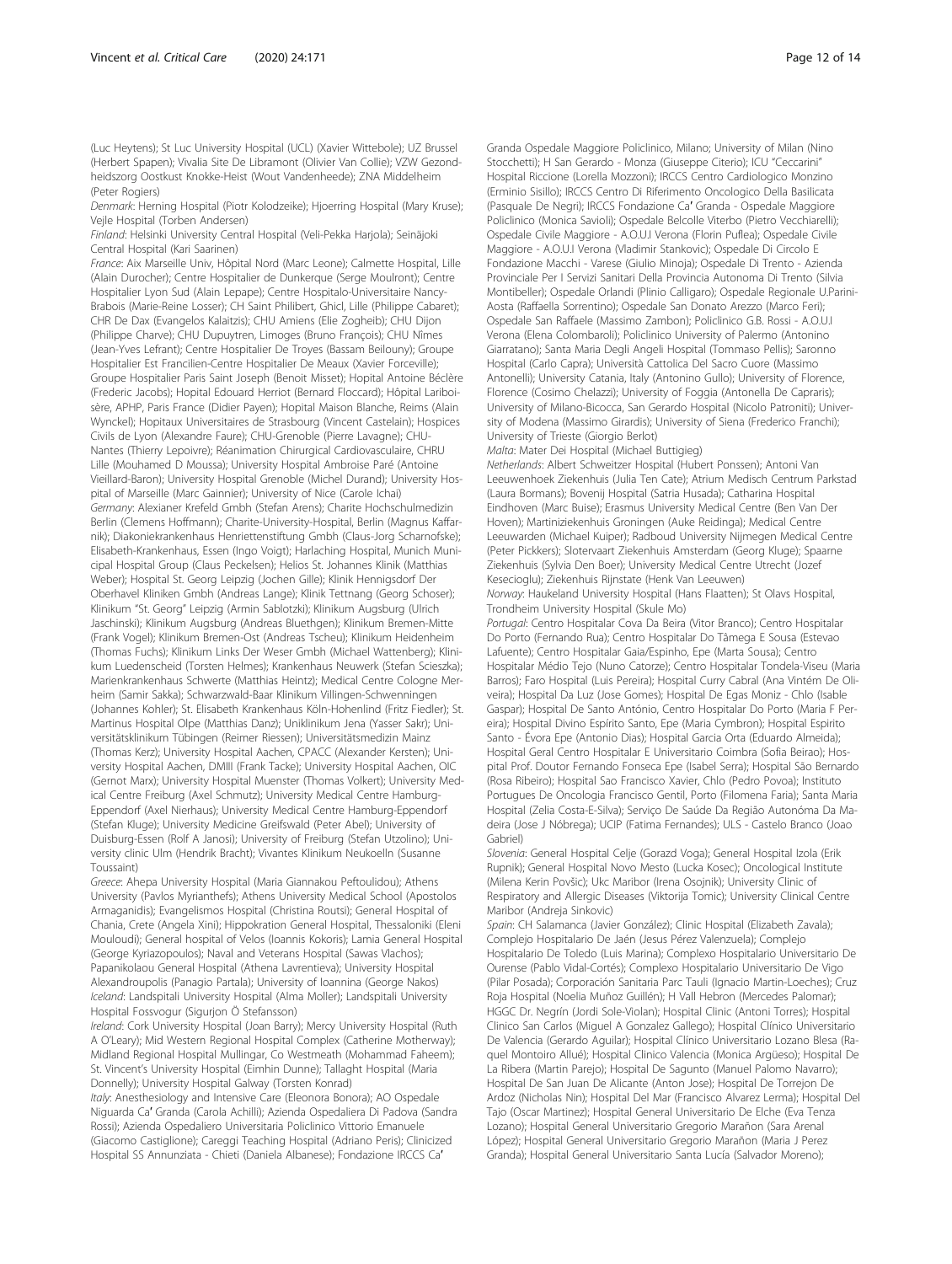<span id="page-12-0"></span>Hospital Germans Trias I Pujol (Clara Llubia); Hospital Infanta Margarita (Carmen De La Fuente Martos); Hospital Infanta Sofia (Paloma Gonzalez-Arenas); Hospital J.M. Morales Meseguer (Noemi Llamas Fernández); Hospital J.M. Morales Meseguer (Bernard Gil Rueda); Hospital Marina Salu. Denia. Alicante (Isabel Estruch Pons); Hospital Nuestra Señora Del Prado, Talavera De La Reina, Toledo. España (Nieves Cruza); Hospital San Juan De Dios Aljarafe (Fernando Maroto); Hospital Sas of Jerez (Angel Estella); Hospital Son Llatzer (Ana Ferrer); Hospital Universitario Central De Asturias (Lisardo Iglesias Fraile); Hospital Universitario Central De Asturias (Brigida Quindos); Hospital Universitario De Alava, Santiago (Amaia Quintano); Hospital Universitario De Basurto, Bilbao (Maria T Tebar); Hospital Universitario de Getafe (Pablo Cardinal); Hospital Universitario De La Princesa (Antonio Reyes); Hospital Universitario de Tarragona Joan Xxiii (Alejandro Rodríguez); Hospital Universitario Del Henares (Ana Abella); Hospital Universitario Fundación Alcorcón (Santiago García Del Valle); Hospital Universitario La Paz (Santiago Yus); Hospital Universitario La Paz (Emilio Maseda); Hospital Universitario Rio Hortega (Jose A Berezo); Hospital Universitario San Cecilio (Granada) (Armando Tejero Pedregosa); Hospital Virgen Del Camino (Clara Laplaza); Mutua Terrassa University Hospital (Ricard Ferrer); Rão Hortega University Hospital (Jesus Rico-Feijoo); Servicio Andaluz De Salud (Marina Rodríguez); University Okalingaf Navarra (Pablo Monedero)

Sweden: Karolinska University Hospital And Karolinska Institute (Karin Eriksson); Sunderby Hospital, Luleå (Dan Lind)

Switzerland: Hôpital Intercantonal De La Broye (David Chabanel); Hôpital Neuchâtelois - La Chaux-De-Fonds (Hervé Zender); Lindenhofspital (Kuno Heer); Regionalspital Surselva Ilanz (Gr) Schweiz (Bernd Frankenberger); University Hospital Bern (Stephan Jakob); Zentrum Für Intensivmedizin (Alois Haller)

United Kingdom: Alexandra Hospital Redditch (Shiju Matthew); Blackpool Teaching Hospitals (Robert Downes); Brighton And Sussex University Hospitals (Casiano Barrera Groba); Cambridge University Hospitals NHS Foundation Trust (Andrew Johnston); Charing Cross Hospital (Roseanne Meacher); Chelsea & Westminster Hospital (Rick Keays); Christie Foundation Trust (Philip Haji-Michael); County Hospital, Lincoln (Chris Tyler); Craigavon Area Hospital (Andrew Ferguson); Cumberland Infirmary (Simon Jones); Darent Valley Hospital (David Tyl); Dorset County Hospital (Andrew Ball); Ealing Hospital NHS Trust (John Vogel); Glasgow Royal Infirmary (Malcolm Booth); Gloucester Royal Hospital (Paul Downie); The Great Western Hospital, Swindon (Malcolm Watters); Imperial College Healthcare NHS Trust (Stephen Brett); Ipswich Hospital NHS Trust (Marc Garfield); James Paget University Hospital NHS Foundation Trust (Lynn Everett); King's College Hospital (Sarah Heenen); King's Mill Hospital (Sandeep Dhir); Leeds Teaching Hospitals NHS Trust (Zoe Beardow); Lewisham Healthcare NHS Trust (Marthinus Mostert); Luton and Dunstable Hospital NHS Trust (Steve Brosnan); Medway Maritime Hospital (Nuno Pinto); Musgrove Park Hospital (Stephen Harris); Nevill Hall Hospital (Andy Summors); Pilgrim Hospital (Andrew Norton); Pinderfields Hospital, Mid Yorkshire NHS Trust (Alastair Rose); Plymouth Hospitals NHS Trust (Rebecca Appelboam); Princess Royal Hospital Telford (Omubo Davies); Royal Bournemouth Hospital (Emma Vickers); Royal Free Hampstead NHS Foundation Trust (Banwari Agarwal); Royal Glamorgan Hospital (Tamas Szakmany); Royal Hampshire County Hospital (Stephen Wimbush); Royal Liverpool University Hospital (Ingeborg Welters); Royal London Hospital, Barts Health NHS Trust (Rupert Pearse); Royal Shrewsbury Hospital (Robin Hollands); Royal Surrey County Hospital (Justin Kirk-Bayley); St Georges Healthcare (Nick Fletcher); Surrey & Sussex Healthcare Trust (Barbara Bray); University College Hospital (David Brealey); University Hospital of South Manchester (Peter Alexander); Western Infirmary (Steven Henderson); Whittington Hospital (Chris Hargreaves); Wirral University Teaching Hospital (Heather Black); Yeovil District Hospital (Kiran Gowda)

#### Authors' contributions

JLV conceived and participated in the original study, collected and analyzed the data, drafted this manuscript, and approved the submitted version of the manuscript. AF participated in the original study, revised the manuscript for critical content, and approved the submitted version of the manuscript. PP participated in the original study, revised the manuscript for critical content, and approved the submitted version of the manuscript. SMJ participated in the original study, revised the manuscript for critical content, and approved the submitted version of the manuscript. UJ participated in the original study, revised the manuscript for critical content, and approved the submitted version of the manuscript. GAA participated in the original study,

revised the manuscript for critical content, and approved the submitted version of the manuscript. ML participated in the original study, revised the manuscript for critical content, and approved the submitted version of the manuscript. MM participated in the original study, revised the manuscript for critical content, and approved the submitted version of the manuscript. LEF participated in the original study, revised the manuscript for critical content, and approved the submitted version of the manuscript. PB participated in the original study, revised the manuscript for critical content, and approved the submitted version of the manuscript. YS helped conceive the original study, participated in the original study, and revised the manuscript for critical content, and approved the submitted version of the manuscript.

# Funding

None

#### Availability of data and materials

The datasets used and/or analyzed during the current study are available from the corresponding author on reasonable request.

#### Ethics approval and consent to participate

Ethics committee approval was obtained by the participating institutions according to local ethical regulations.

#### Consent for publication

Not applicable

#### Competing interests

Marc Leone reports receiving consulting fees from Amomed and Aguettant; lecture fees from MSD, Pfizer, Octapharma, 3 M, Aspen, Orion; travel support from LFB; and grant support from PHRC IR and his institution. JLV is the Editor-in-Chief of Critical Care.

The other authors declare that they have no relevant financial interests.

#### Author details

<sup>1</sup>Department of Intensive Care, Erasme University Hospital, Université Libre de Bruxelles, Route de Lennik, 808, 1070 Brussels, Belgium. <sup>2</sup>Department of Intensive Care Medicine, Belfast City Hospital, Belfast, UK. <sup>3</sup>Department of Intensive Care Medicine, Radboud University Medical Center, Nijmegen, The Netherlands. <sup>4</sup>Department of Intensive Care Medicine, University Hospital Bern, University of Bern, Bern, Switzerland. <sup>5</sup>Klinik für Anästhesiologie und Operative Intensivmedizin, Universitätsklinik Augsburg, Universität Augsburg, Augsburg, Germany. <sup>6</sup>ICS Department, Prince Sultan Military Medical City Riyadh, Saudi Arabia. <sup>7</sup>Service d'Anesthésie et de Réanimation, APHM, Hôpital Nord, Aix Marseille Université, Marseille, France. <sup>8</sup>Department of Internal Medicine, SBMU, Tehran, Iran. <sup>9</sup> Departamento de Medicina Baseada em Evidências, Medicina Intensiva, Urgência e Emergência - Faculdade de Medicina de Petrópolis, Petrópolis, Brazil. <sup>10</sup>Department of Internal Medicine, Division of Pulmonary and Critical Care Medicine, Mayo Clinic, Rochester, MN, USA. 11Departament of Anaesthesiology and Intensive Care, Uniklinikum Jena, Jena, Germany.

#### Received: 28 October 2019 Accepted: 30 March 2020 Published online: 23 April 2020

#### References

- 1. Macedo E, Malhotra R, Bouchard J, Wynn SK, Mehta RL. Oliguria is an early predictor of higher mortality in critically ill patients. Kidney Int. 2011;80:760–7.
- 2. Prowle JR, Liu YL, Licari E, Bagshaw SM, Egi M, Haase M, et al. Oliguria as predictive biomarker of acute kidney injury in critically ill patients. Crit Care. 2011;15:R172.
- 3. Vaara ST, Parviainen I, Pettila V, Nisula S, Inkinen O, Uusaro A. Association of oliguria with the development of acute kidney injury in the critically ill. Kidney Int. 2016;89:200–8.
- 4. Kidney Disease Outcomes Quality Initiative. KDIGO clinical practice guidelines for acute kidney injury. Kidney Int Suppl. 2012;2:1–138.
- Vincent JL, Moreno R, Takala J, Willatts S, de Mendonca A, Bruining H, et al. The SOFA (Sepsis-related Organ Failure Assessment) score to describe organ dysfunction/failure. On behalf of the Working Group on Sepsis-Related Problems of the European Society of Intensive Care Medicine. Intensive Care Med. 1996;22:707–10.